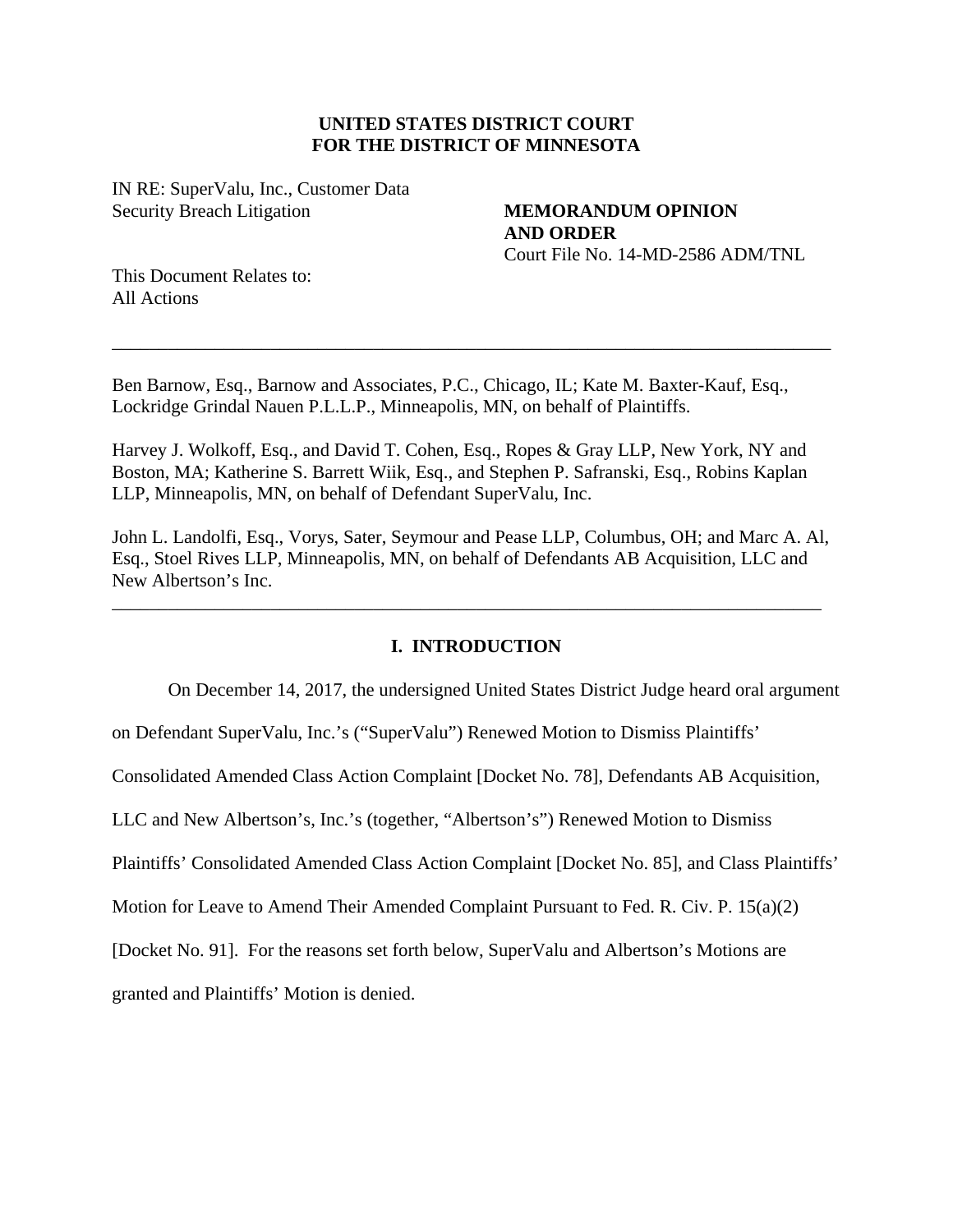### **II. BACKGROUND**<sup>1</sup>

### **A. Data Breach**

In this multi-district litigation case, sixteen named plaintiffs ("Plaintiffs") alleged they were harmed after computer hackers breached the payment-processing network owned by SuperValu. See Consolidated Am. Class Action Compl. ("Amended Complaint") [Docket No. 28] ¶¶ 16–45. Both SuperValu and Albertson's (collectively, "Defendants") used the network to process payment card transactions at more than 1,000 of Defendants' retail grocery stores. Id. ¶¶ 3–5. The hackers gained access to and installed malicious software on the paymentprocessing network in June 2014 and again in late July or early September 2014. Id. ¶¶ 4–6. The malicious software released and disclosed the Personal Identifying Information ("PII") of Plaintiffs and Class Members who used their payment cards at the affected stores. Id. 1 36. The PII included cardholder names, account numbers, expiration dates, card verification value ("CVV") codes, and personal identification numbers ("PINs"). Id.  $\P$ [[1, 40, 42. Plaintiffs] alleged the malware allowed hackers to harvest customers' PII from cash registers and other payment processing terminals at the time customers swiped their cards. Id. ¶¶ 36, 40. Hackers were also able to access customers' PII that had been improperly stored on Defendants' network after customers made purchases at Defendants' stores. Id. ¶ 41.

Of the sixteen named Plaintiffs whose data was allegedly stolen in the breach, only one

<sup>&</sup>lt;sup>1</sup> The factual background of this case is further detailed in this Court's January 7, 2016 Memorandum Opinion and Order [Docket No. 52] and the Eighth Circuit's August 30, 2017 Opinion [Docket No. 73], which are incorporated by reference. See In re: SuperValu, Inc., Customer Data Security Breach Litig., No. 14-2586, 2016 WL 81792 (D. Minn. Jan. 7, 2016) ("Dismissal Order"); In re: SuperValu, Inc., Customer Data Security Breach Litig., 870 F.3d 763 (8th Cir. 2017) ("Eighth Cir. Op.").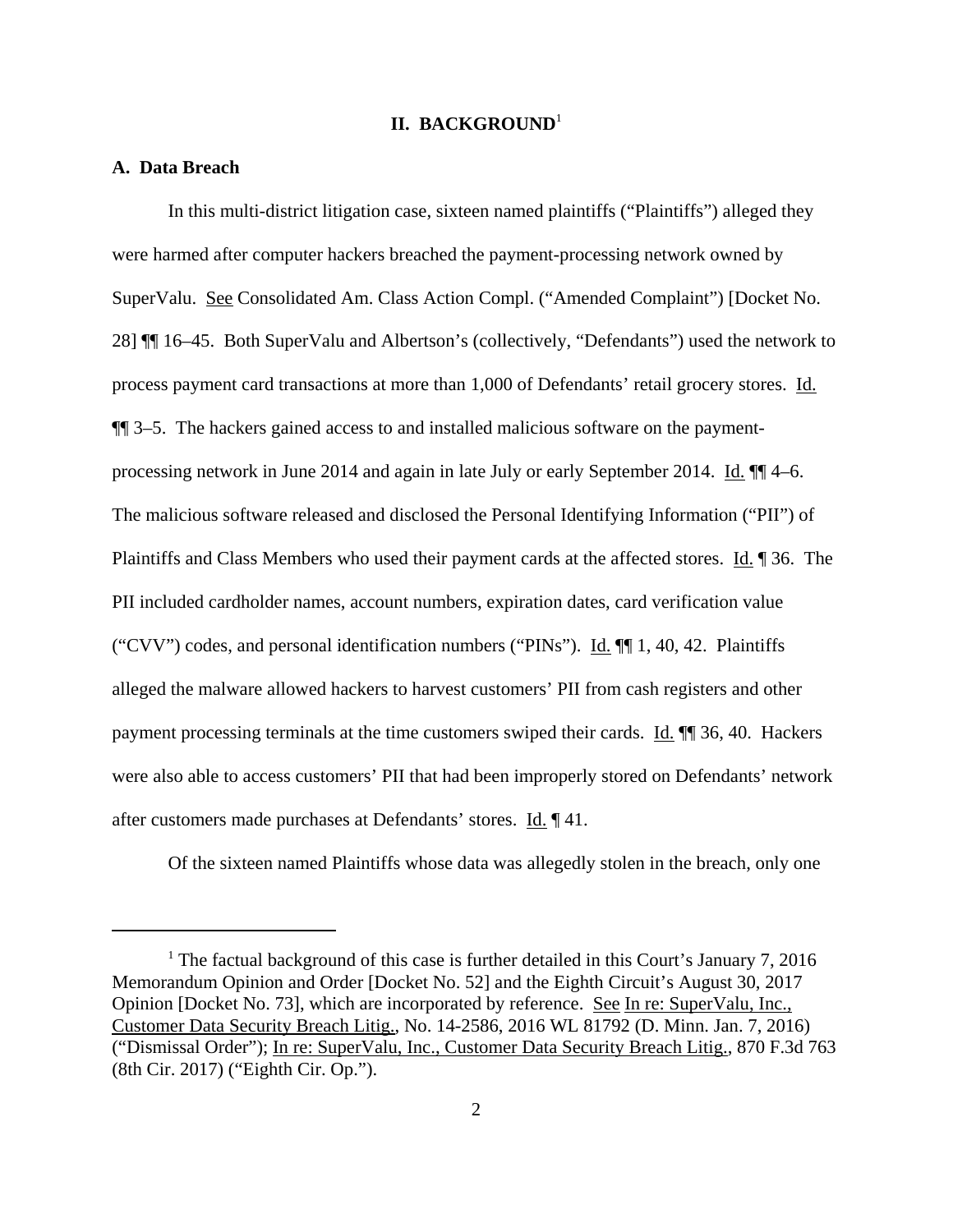Plaintiff, David Holmes ("Holmes"), alleged that his PII was misused. See id.  $\P$ [16–31.

Holmes alleged that he:

shopped at the Shop 'n Save location [owned and operated by SuperValu] in Belleville, Illinois, and swiped his card through Defendants' POS [point of sale] terminals. On information and belief Holmes' PII was compromised as a result of Defendants' security failures. When the Data Breach was announced, Plaintiff Holmes spent time determining if his card had been compromised, including but not limited to, reviewing information released about the Data Breach and impacted locations. Shortly thereafter, Holmes noticed a fraudulent charge on his credit card, which took two weeks to replace. As a result of such compromise, Holmes suffered losses and damages in an amount yet to be completely determined, as such losses and damages are ongoing and include, but are not limited to, time spent monitoring his account information to guard against potential fraud.

Id. ¶ 31. Holmes' factual allegations do not state the date he shopped at the store, the date the charge was made to his credit card, the amount of the charge, or whether he was required to pay the charge. See id.

The other fifteen named Plaintiffs did not allege that their PII was misused. Rather, they alleged that the theft of their PII subjects them to an imminent risk that they will suffer identity theft in the future. Id. ¶ 60.

### **B. Procedural History**

Following the breach, four putative class actions were filed in federal courts in Illinois,

Minnesota, and Idaho. See, McPeak v. SuperValu, Inc., 14-cv-00899 (S.D. Ill., filed Aug. 18,

2014); Hanff v. SuperValu Inc., 14-cv-3252 (D. Minn., filed Aug. 25, 2014); Mertz v.

SuperValu, Inc., 14-cv-04660 (D. Minn., filed Nov. 4, 2014); and Rocke v. SuperValu, Inc., 14 cv-00511 (D. Idaho, filed Nov. 26, 2014). In December 2014, the Judicial Panel on Multidistrict

Litigation centralized the four complaints to this Court for coordinated pre-trial proceedings.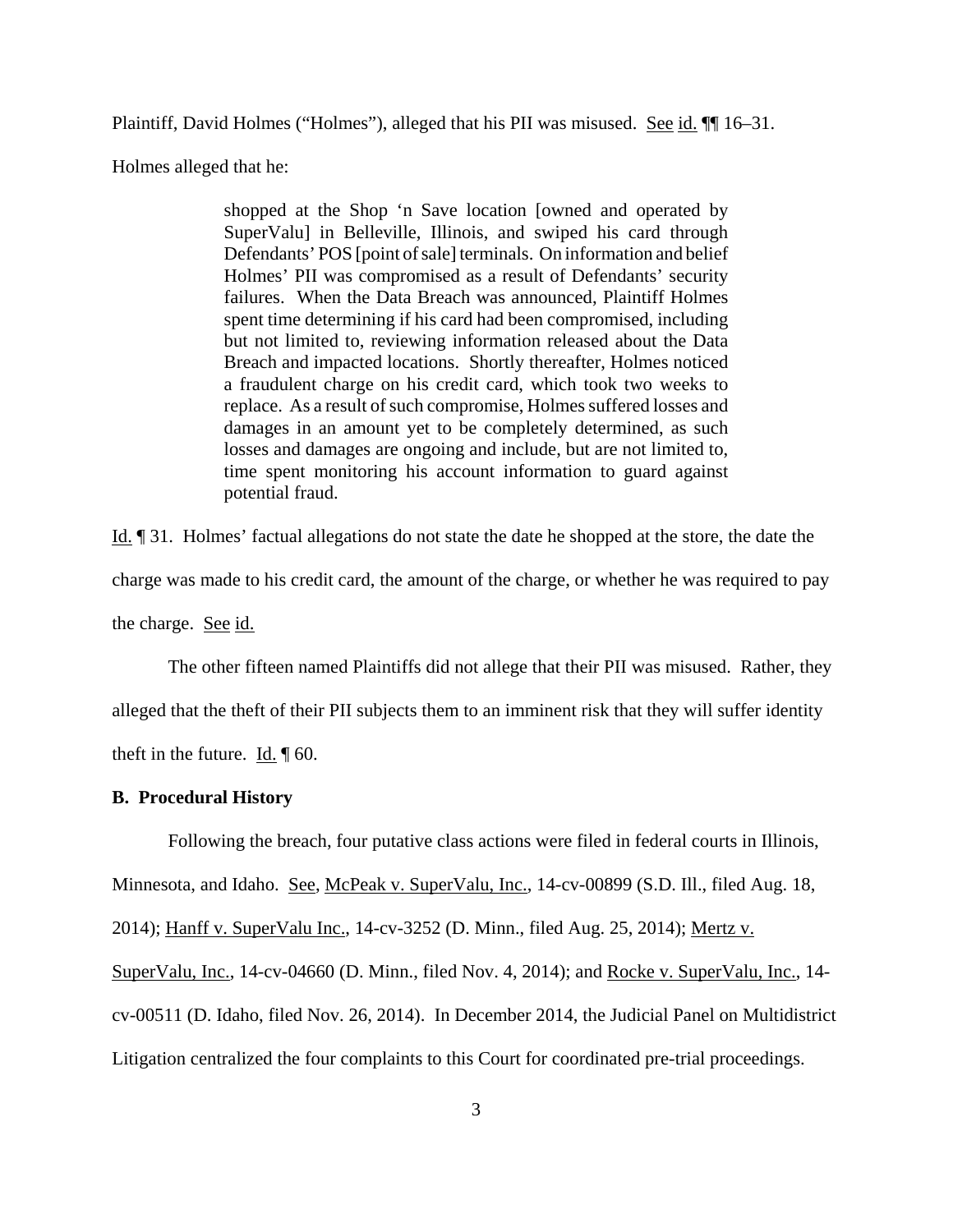See Transfer Order [Docket No. 1]. On June 26, 2015, pursuant to this Court's first Pretrial Order [Docket No. 14], Plaintiffs filed the Amended Complaint with sixteen named plaintiffs bringing claims on behalf of a putative class of persons affected by the data breach.

### **1. Defendants' Initial Motion to Dismiss**

On August 10, 2015, Defendants moved to dismiss the Complaint under Federal Rules of Civil Procedure 12(b)(1) and 12(b)(6). See Defs.' Mot. Dism. [Docket No. 33]. On January 7, 2016, this Court granted the motion pursuant to Rule 12(b)(1), finding that none of the Plaintiffs had alleged facts sufficient to establish Article III standing. See generally Dismissal Order. The Court held that Plaintiffs had not plausibly alleged a cognizable injury because (1) they failed to allege misuse of their PII or other harm that was traceable to the data breach, and (2) they had not alleged facts that plausibly suggested a substantial risk of future harm. Id. at \*4–7.

In reaching this conclusion, the Court reasoned that because the Amended Complaint alleged only a single incident in which any Plaintiff's PII had been misused in the year and a half since the data breach affecting more than 1,000 stores had occurred, any future harm was speculative. Id. at \*5. Future harm depended upon whether the hackers who accessed Defendants' network actually succeeded in capturing the information, whether the hackers would attempt to use the information, and whether their attempts would be successful. Id.

The Court also rejected Plaintiffs' additional theories of standing that were based upon: opportunity and mitigation costs, diminished value of Plaintiffs' payment card PII, delayed or inadequate notification of the data breach, invasion of Plaintiffs' privacy and breach of their PII confidentiality, and Plaintiffs' lost expectation of a bargained-for benefit. Id. at \*7–8.

Finding that Plaintiffs lacked standing under Article III, the Court concluded that it was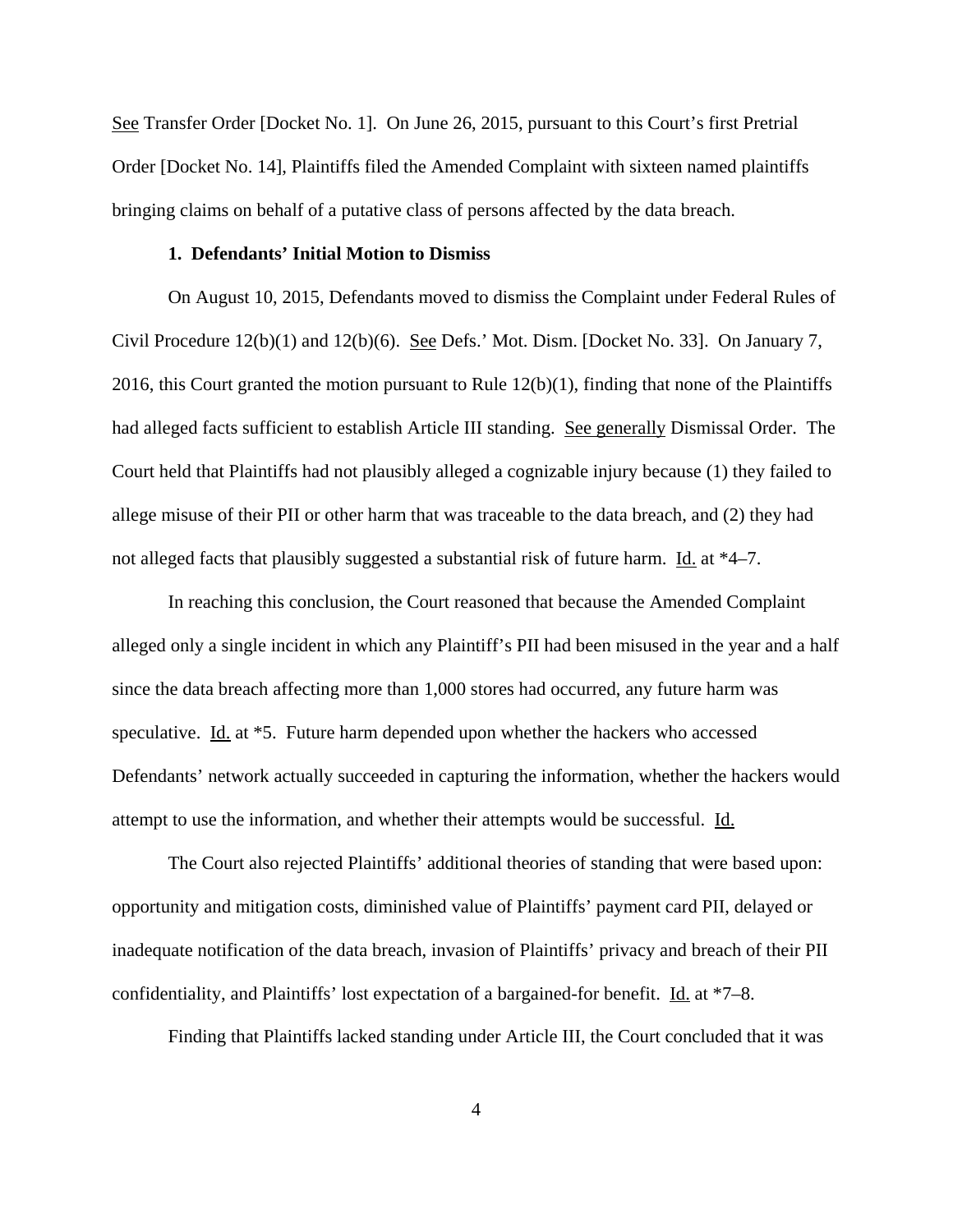without subject matter jurisdiction to address Defendants' Rule 12(b)(6) argument that the Amended Complaint failed to state a claim for which relief can be granted. The Amended Complaint was dismissed without prejudice and final judgment was entered. Id. at \*8; Judgment [Docket No. 53].

### **2. Plaintiffs' Rule 59(e) Motion**

On February 4, 2016, Plaintiffs filed a post-judgment motion under Rule 59(e), seeking to vacate the judgment and dismissal of the Amended Complaint. See Pls.' Mot. Alter Amend J. [Docket No. 54]. Alternatively, Plaintiffs requested leave to amend the Amended Complaint but did not submit a proposed Second Amended Complaint. Id.

In support of their motion, Plaintiffs offered, for the first time, declarations of three credit union officers who averred that some payment cards issued by their respective institutions incurred fraudulent charges following the data breach. <u>Id.</u> Ex. 3 ("Anderson Decl."); Pls.' Index [Docket No. 61] Ex. 1 ("Malinowski Decl."), Ex. 2 ("Williams Decl."). Significantly, the declarations did not state that any of the compromised cards belonged to a named Plaintiff or that any cardholder incurred unreimbursed fraudulent charges or other bank charges. Id. Indeed, one declaration stated that the fraudulent charges on cards issued by that credit union were all "absorbed" by the institution. Anderson Decl. ¶ 6.

The Court denied the Rule 59(e) motion, finding: (1) Plaintiffs had not shown that they exercised diligence in obtaining the newly discovered evidence prior to judgment; and (2) none of the tardily filed declarations established that any named Plaintiff or potential class member suffered actual harm or faced a substantial risk of imminent future harm from the potential misuse of their PII. Mem. Op. Order, Apr. 20, 2016 [Docket No. 66] ("Rule 59(e) Order") at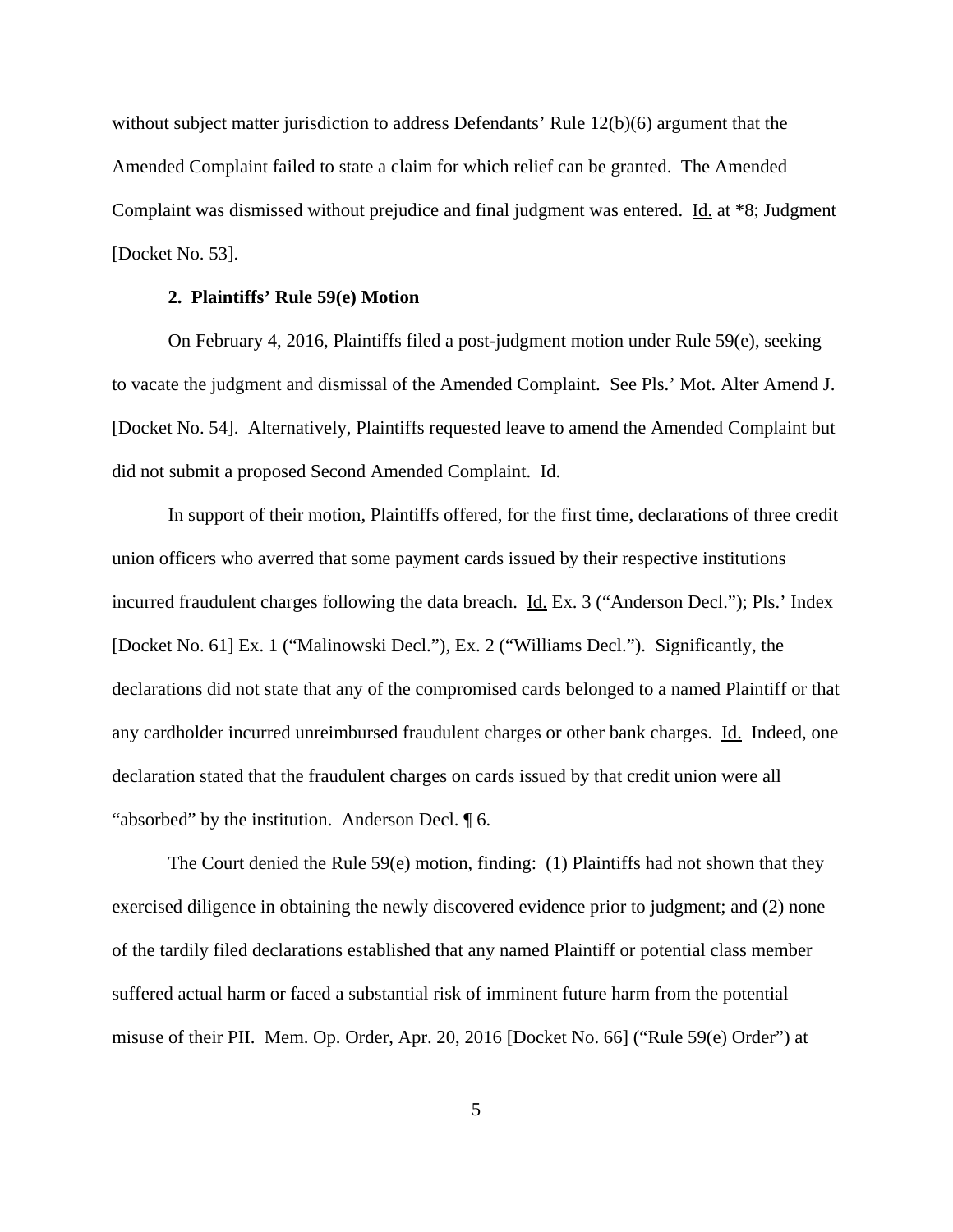The Court also denied Plaintiffs' request for leave to amend the Amended Complaint because Plaintiffs had not satisfied the more stringent standards governing post-judgment leave to amend, and because Plaintiffs failed to comply with the requirement under Local Rule 15.1(b) that a motion to amend a pleading must include "a copy of the proposed amended pleading" and "a version of the proposed amended pleading that shows . . . how the proposed amended pleading differs from the operative pleading." Id. at 8 (quoting L.R. 15.1(b)).

### **3. Appeal**

Plaintiffs then appealed the Court's Dismissal Order to the Eighth Circuit, but did not appeal the denial of the Rule 59(e) motion. See Eighth Cir. Op. at 767 n.2 (declining to consider arguments raised in Plaintiffs' Rule 59(e) motion or declarations attached to the motion because Plaintiffs did not appeal the denial of the Rule 59(e) motion).

On appeal, Plaintiffs argued that the following three rulings in the Dismissal Order were erroneous: (1) that Plaintiffs had not adequately alleged the theft of their personal information, and that theft alone was not insufficient to confer Article III standing; (2) that Plaintiff Holmes did not have standing because the misuse of his PII was not fairly traceable to the Data Breach; and (3) that the breach of Plaintiffs' alleged implied contractual right to have their PII securely handled and reasonably protected was not sufficient to confer standing. See Appellant's Opening Br. (filed July 13, 2016 in Eighth Circuit Appeal No. 16-2378) at 2–3, 9. Defendants cross-appealed, arguing that the Amended Complaint was alternatively subject to dismissal under Rule 12(b)(6) for failure to state a claim upon which relief could be granted. Eighth Cir. Op. at 774 n.7.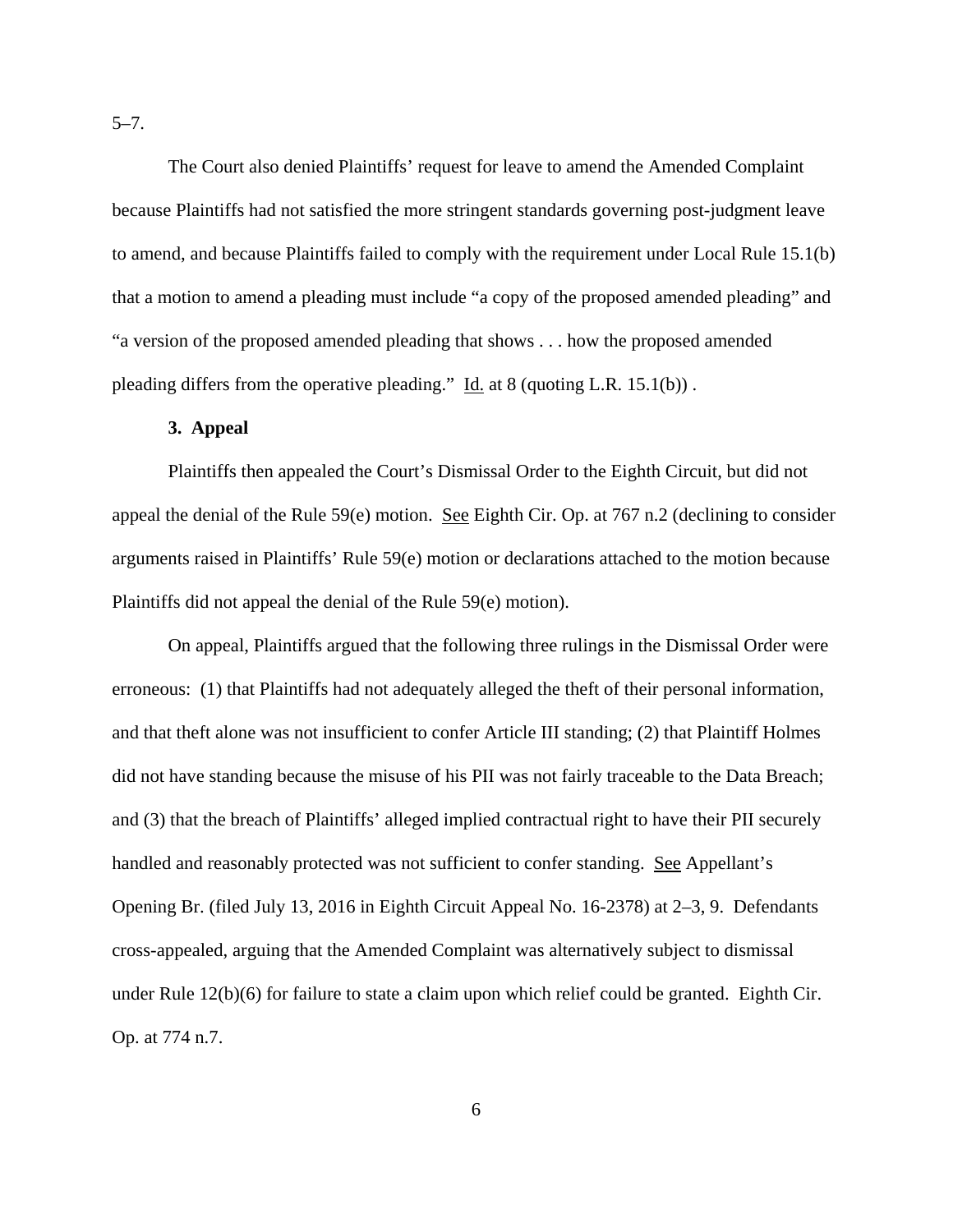On August 30, 2017, the Eighth Circuit "reverse[d] the district court's dismissal of plaintiff Holmes for lack of Article III standing, affirm[ed] the dismissal as to the remaining plaintiffs, and remand[ed] for further proceedings consistent with this order." Id. at 774.

In upholding the dismissal of the fifteen Plaintiffs who did not allege that their PII had been misused, the Eighth Circuit found that the Amended Complaint alleged only a "mere possibility," rather than a substantial risk, that Plaintiffs would suffer future identity theft or account fraud. Id. at 771.

The Eighth Circuit explained that the only factual support for the otherwise bare assertion that data breaches facilitate identity theft was a 2007 report by the United States Government Accountability Office ("GAO Report"), and this report did not support Plaintiffs' contention that they face a substantial risk of future harm as a result of the data breach. Id. at 770–71. The GAO Report stated that credit card information alone is generally not enough for identity thieves to open unauthorized new accounts. The Eighth Circuit noted that the PII alleged to have been stolen here was limited to credit card information and did not include personally identifying information such as social security numbers, birth dates, or drivers' license numbers. Additionally, the GAO Report concluded that "most breaches have not resulted in detected incidents of identity theft." Id. at 771 (quoting GAO Report at 21). The Eighth Circuit thus concluded that the GAO Report supported only a "mere possibility" of future injury. Id. Because the Amended Complaint did not plausibly demonstrate that the risk of future identity theft is substantial, Plaintiffs' allegations of future injury were not sufficient to confer standing. Id.

The Eighth Circuit also rejected Plaintiffs' attempt to establish injury based on other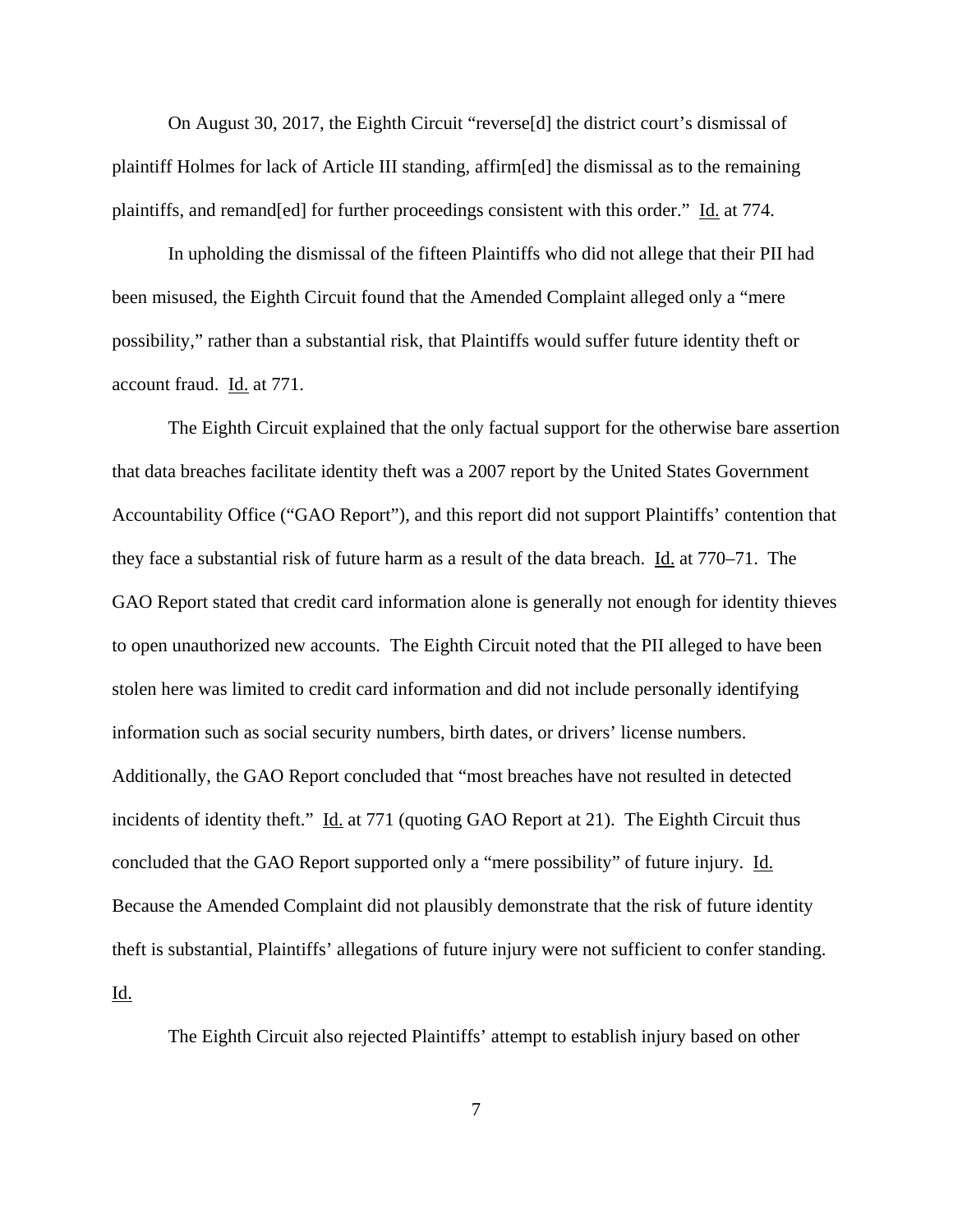theories, including the costs Plaintiffs incurred to mitigate against the risk of identity theft, and Defendants' alleged breach of an implied contract to take reasonable measures to protect Plaintiffs' PII. Regarding mitigation costs, the Eighth Circuit held that "[b]ecause plaintiffs have not alleged a substantial risk of future identity theft, the time they spent protecting themselves against this speculative threat cannot create an injury." Id. As to the alleged breach of an implied contract, the Eighth Circuit held that "the complaint does not sufficiently allege that plaintiffs were party to such a contract. Therefore, the breach of implied contract claim does not supply plaintiffs with Article III standing." Id. at 771 n.6.

The Eighth Circuit declined to address other "independent forms of injury discussed by the district court, including the argument that the invasion of privacy suffered by the plaintiffs constitutes an injury in fact, because the plaintiffs did not press them on appeal." Id. at 771 n.5.

The Eighth Circuit held that Holmes, the Plaintiff who alleged that his stolen PII was misused in a single fraudulent charge, met the "relatively modest" burden of alleging a present injury that was fairly traceable to the data breaches. Id. at 772. Thus, Holmes was the only Plaintiff who satisfied the "threshold inquiry" of Article III standing. Id. at 773. However, the Eighth Circuit forecast that Defendants' attacks on the sufficiency of Holmes' allegations, including that he "failed to allege the date he shopped at the affected Illinois store, the amount of the charge, or that the charge was unreimbursed . . . could be fatal to the complaint under the 'higher hurdles' of Rules 8(a) and 12(b)(6)." Because the issue of whether Holmes' allegations were sufficient to state a claim under Rule 12(b)(6) raises a different question than Article III standing, the Eighth Circuit concluded that the challenges to the sufficiency of Holmes' allegations were "more properly directed at whether the complaint states a claim, not whether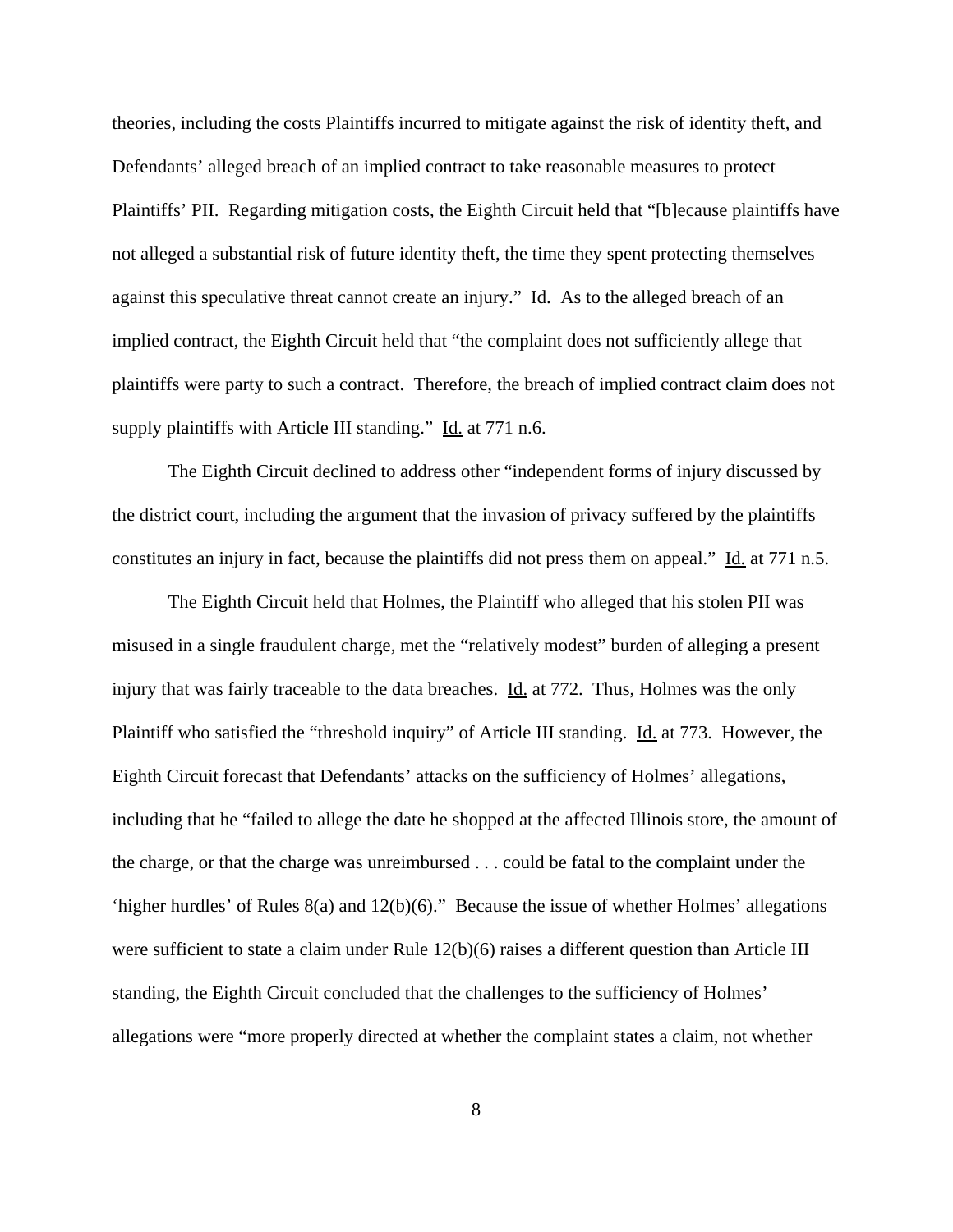Holmes has alleged standing." Id.

The Eighth Circuit thus concluded that since one named Plaintiff, Holmes, has standing to bring suit, the case should not have been dismissed for lack of subject matter jurisdiction. Id. at 774. The Court of Appeals expressly declined to consider Defendants' Rule 12(b)(6) arguments on appeal and remanded them to this Court. Id. at 774 n.7.

### **C. Present Motions**

Following the Eighth Circuit's remand for consideration of Defendants' Rule 12(b)(6) motion, SuperValu filed a renewed motion to dismiss under Rule 12(b)(6) for failure to state a claim. SuperValu argues that the claims by Holmes suffer from fatal defects, including the failure to allege that he shopped at SuperValu's stores during the relevant time period or that he suffered economic injury as a result of the data breach.

Albertson's also filed a renewed motion to dismiss, arguing that Holmes' claims against Albertson's should be dismissed under  $12(b)(1)$  for failure to allege Article III standing. Albertson's contends that Holmes has not alleged that he shopped at an Albertson's store, and thus has not alleged an injury that is causally related to Albertson's or that can be redressed by a ruling against Albertson's. Albertson's also incorporates and adopts the arguments in SuperValu's renewed motion to dismiss under Rule 12(b)(6).

Approximately one week after Defendants filed their renewed motions to dismiss, Plaintiffs moved for leave to amend the Amended Complaint. Plaintiffs argue that the Proposed Second Amended Class Action Complaint ("Proposed Second Amended Complaint") [Docket No. 91, Ex. 1] includes additional factual allegations that support Article III standing for the dismissed Plaintiffs by showing that those Plaintiffs face a substantial risk of future injury.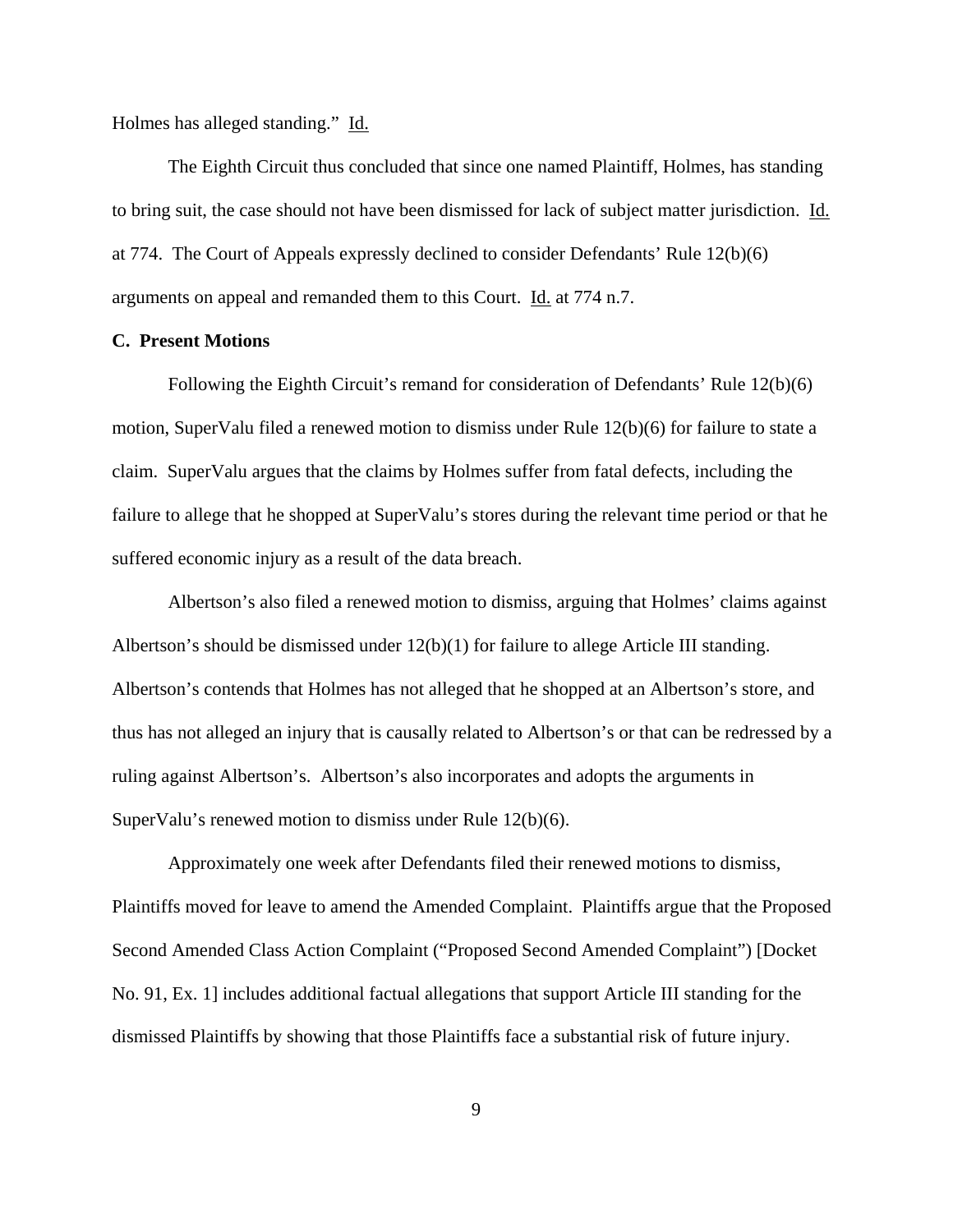Plaintiffs contend that they are entitled to amend the Amended Complaint as a matter of course and that they should be permitted to amend before Defendants' renewed motions to dismiss are decided.

#### **III. DISCUSSION**

### **A. Plaintiffs' Motion for Leave to Amend the Amended Complaint**

Plaintiffs argue that leave to amend the Amended Complaint is warranted under the liberal standard of Federal Rule of Civil Procedure 15(a). Plaintiffs contend that the Proposed Second Amended Complaint "adds allegations related to the increased risk of harm for plaintiffs previously dismissed for lack of standing, in addition to including additional allegations related to liability for Defendants." Mem. Supp. Class Pls.' Mot. Am. Compl. [Docket No. 93] at 4.

### **1. Legal Standard**

The proper standard for granting leave to amend a complaint depends upon whether leave is sought before or after judgment has been entered. Pre-judgment leave to amend is governed by Federal Rule of Civil Procedure 15(a), which provides in relevant part:

(a) Amendments Before Trial.

(1) Amending as a Matter of Course. A party may amend its pleading once as a matter of course within:

(A) 21 days after serving it, or

(B) if the pleading is one to which a responsive pleading is required, 21 days after service of a responsive pleading or 21 days after service of a motion under Rule 12(b), (e), or (f), whichever is earlier.

(2) Other Amendments. In all other cases, a party may amend its pleading only with the opposing party's written consent or the court's leave. The court should freely give leave when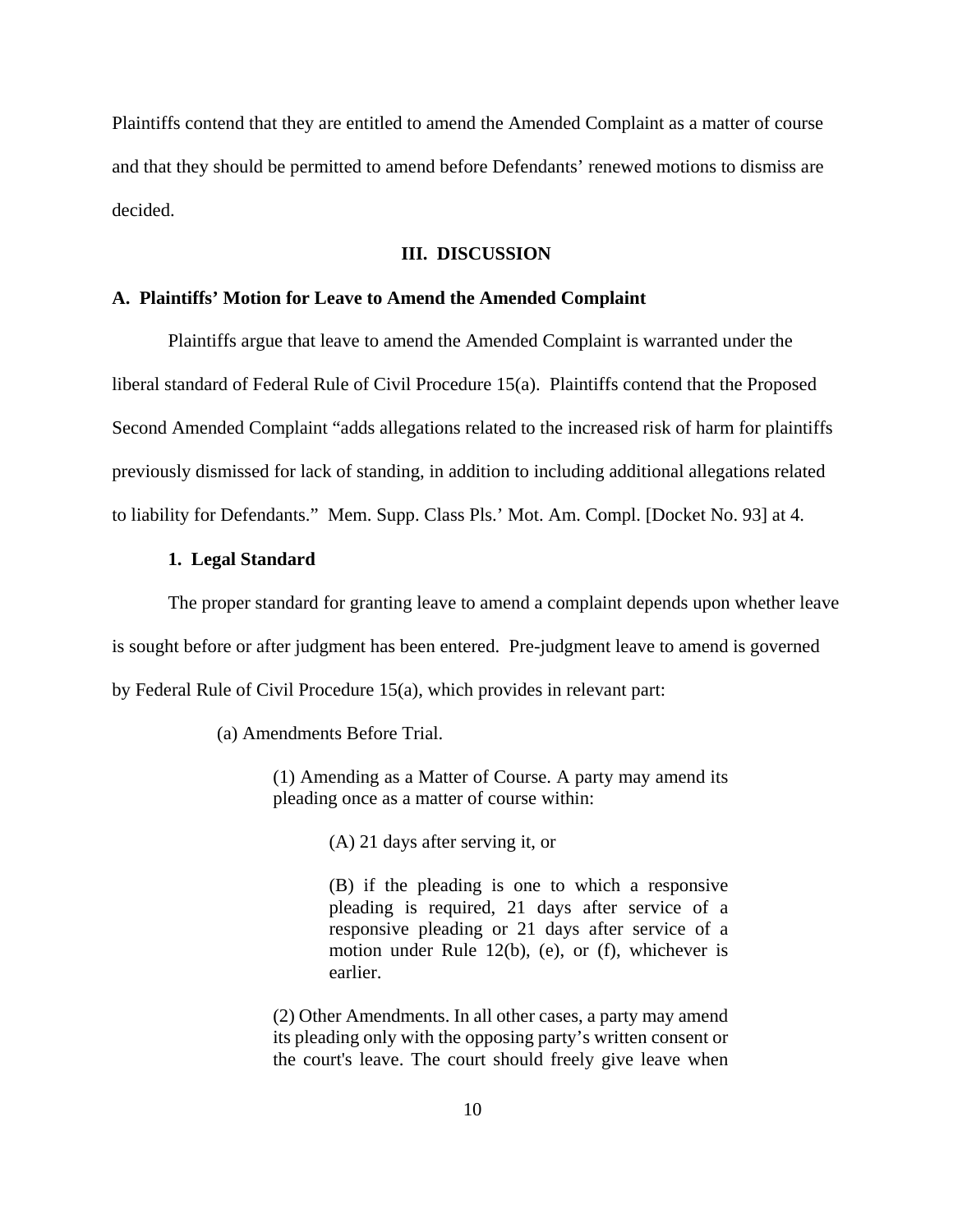justice so requires.

Fed. R. Civ. P. 15(a).

"Although a pretrial motion for leave to amend one's complaint is to be liberally granted, different considerations apply to motions filed after dismissal." Humphreys v. Roche Biomedical Labs., Inc., 990 F.2d 1078, 1082 (8th Cir. 1993). "[I]nterests of finality dictate that leave to amend should be less freely available after a final order has been entered." United States ex rel. Roop v. Hypoguard USA, Inc., 559 F.3d 818, 823 (8th Cir. 2009). It is "well-settled that district courts in this circuit have considerable discretion to deny a [timely] post judgment motion for leave to amend because such motions are disfavored, but may not ignore the Rule 15(a)(2) considerations that favor affording parties an opportunity to test their claims on the merits." United States v. Mask of Ka-Nefer-Nefer, 752 F.3d 737, 742–43 (8th Cir. 2014) (internal quotations omitted) (alteration in original). Leave to amend after a judgment of dismissal "will be granted if it is consistent with the stringent standards governing the grant of Rule 59(e) and Rule 60(b) relief." Id. at 743 (citing Dorn v. State Bank of Stella, 767 F.2d 442, 443–44 (8th Cir. 1985)).

Whether leave to amend is sought pre judgment or post judgment, it is appropriately denied "where there are compelling reasons such as undue delay, bad faith, or dilatory motive, repeated failure to cure deficiencies by amendments previously allowed, undue prejudice to the non-moving party, or futility of the amendment." Moses.com Sec., Inc. v. Comprehensive Software Sys., Inc., 406 F.3d 1052, 1065 (8th Cir. 2005) (internal quotations omitted).

## **2. Analysis**

# **a. Rule 15(a)(1) Does Not Apply**

Plaintiffs contend that they are entitled to amend the Amended Complaint as a matter of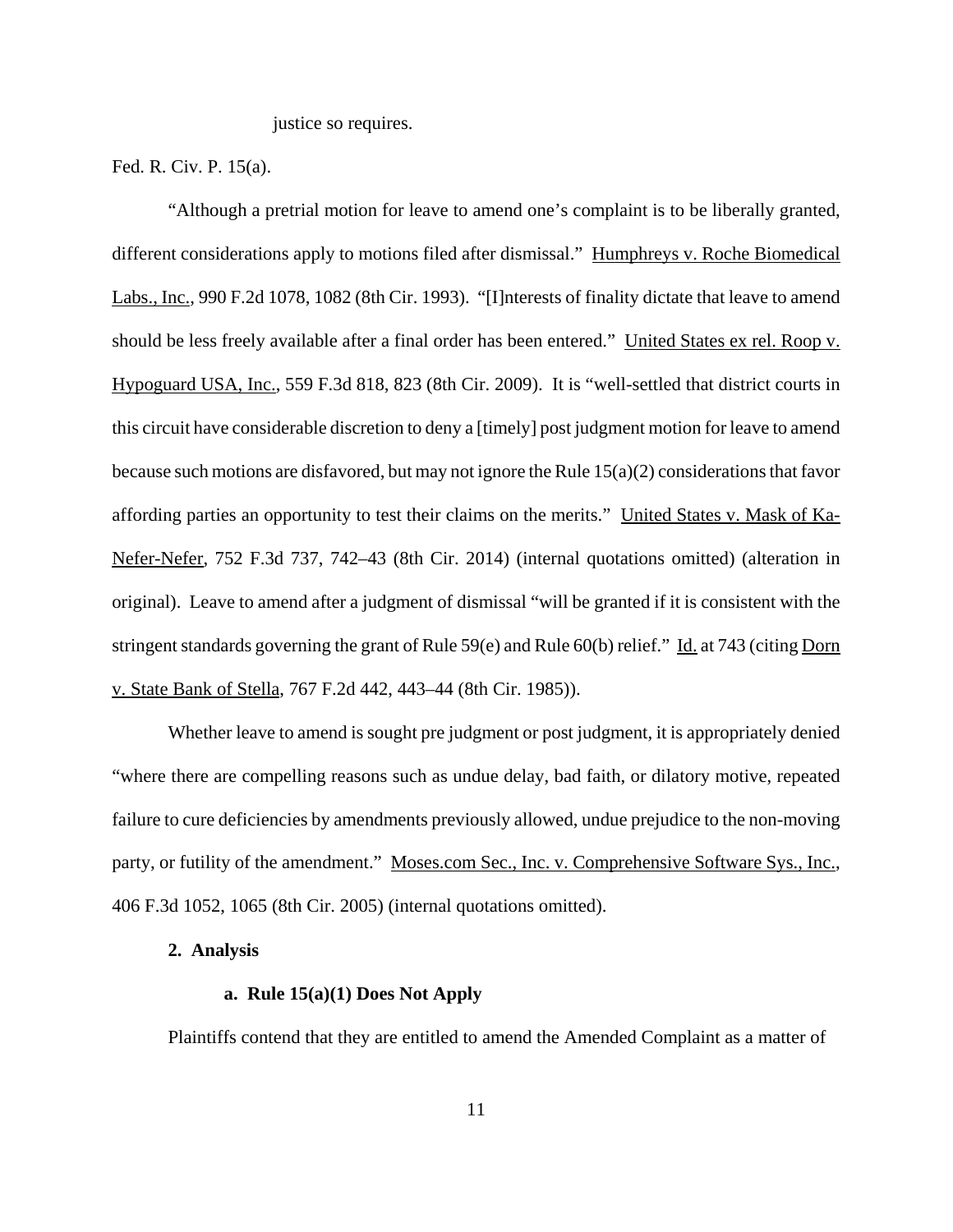course under Rule  $15(a)(1)$ , and that they filed their motion for leave to amend under Rule 15(a)(2) out of an abundance of caution. Plaintiffs argue that Rule 15(a)(1) applies because Plaintiffs sought leave to amend within 21 days of Defendants' renewed motions to dismiss under Rule 12(b). However, Defendants served an initial motion to dismiss under Rule 12(b) in August 2015, and Plaintiffs did not amend as a matter of course within 21 days after service of the initial Rule 12(b) motion. Therefore, Rule  $15(a)(1)$  does not apply. See Rule  $15(a)(1)(B)$ (permitting a party to amend its pleading "21 days after service of a motion under Rule 12(b)").

### **b. Compelling Reasons Exist to Deny Leave to Amend**

Plaintiffs alternatively argue that leave to amend is proper under Rule  $15(a)(2)$ . Defendants concede that Rule 15(a)(2) applies to the surviving Plaintiff Holmes, but argue that the dismissed Plaintiffs must satisfy the more stringent standard of Rule 60(b) because judgment has been entered against them. Defendants also argue that regardless of whether Rule 15(a)(2) or Rule 60(b) applies, leave to amend should be denied based on undue delay and the futility of the proposed amendment.

The Court need not resolve the question of whether Rule  $15(a)(2)$  or Rule  $60(b)$  applies, because under either standard leave to amend is appropriately denied. The compelling reasons of undue delay and futility of the amendment both weigh strongly against granting leave to amend.

### **i. Futility**

"[A] party is not entitled to amend a complaint without making a showing that such an amendment would be able to save an otherwise meritless claim. A district court thus may deny a motion to amend a complaint when such an amendment would be futile." Plymouth Cty., Iowa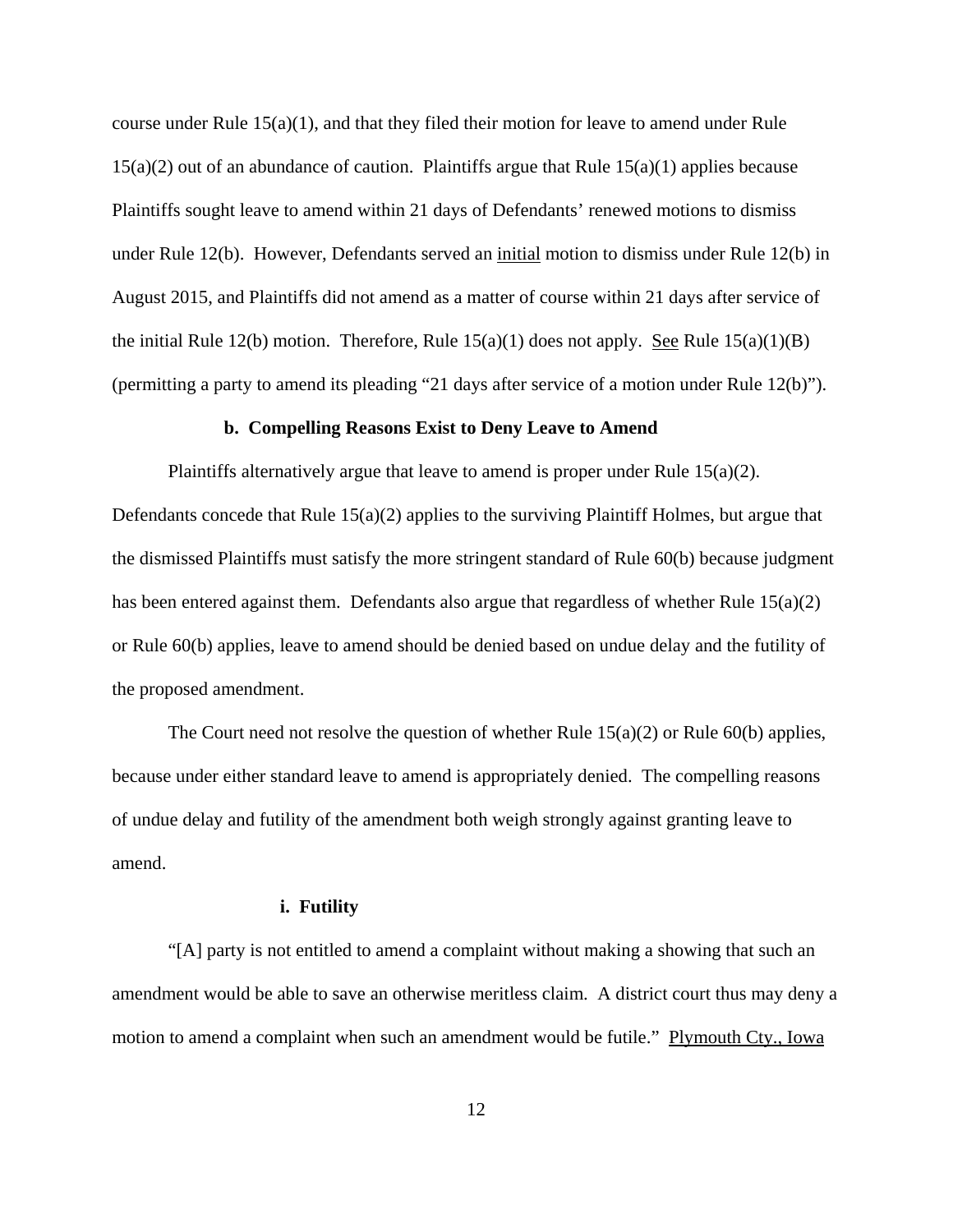v. Merscorp, Inc., 774 F.3d 1155, 1160 (8th Cir. 2014) (internal citation omitted); see also Moses.com, 406 F.3d at 1065 (listing futility of amendment as basis for denial of leave to amend); Humphreys, 990 F.2d at 1082 ("It is settled law that district courts may properly deny leave to amend if the proposed changes would not save the complaint.").

### **A. New Allegations Fail to Cure Standing Deficiencies**

Plaintiffs argue that the new allegations in the Proposed Second Amended Complaint provide the factual support that the Eighth Circuit required to support their allegation of a substantial risk of future injury. Defendants disagree and argue that the new allegations are insufficient to support Article III standing for the dismissed Plaintiffs.

None of the new allegations in the Proposed Second Amended Complaint are addressed specifically to a named Plaintiff. See generally Proposed Second Am. Compl. Rather, the new factual allegations contend that three credit union officers have reported that some payment cards issued by their institutions were compromised in the data breach, and that some accounts incurred fraudulent charges. Id.  $\P$  76–78. The payment cards referenced, however, are not alleged to have belonged to any of the named Plaintiffs. See id. The proposed allegations also include information from three research reports regarding the frequency of credit card fraud and the sensitivity of credit card names and numbers. See id.  $\P$  73, 81–82. Additionally, Plaintiffs seek to allege that "[t]he FBI estimated that, during 2014, more than 1,000 retailers were under assault with the same (or tweaked versions) of the malware that compromised Target and Home Depot."  $\underline{Id.} \P 58$ .

The new allegations in the Proposed Second Amended Complaint do not cure the Article III deficiencies identified by the Eighth Circuit. The credit union allegations were considered by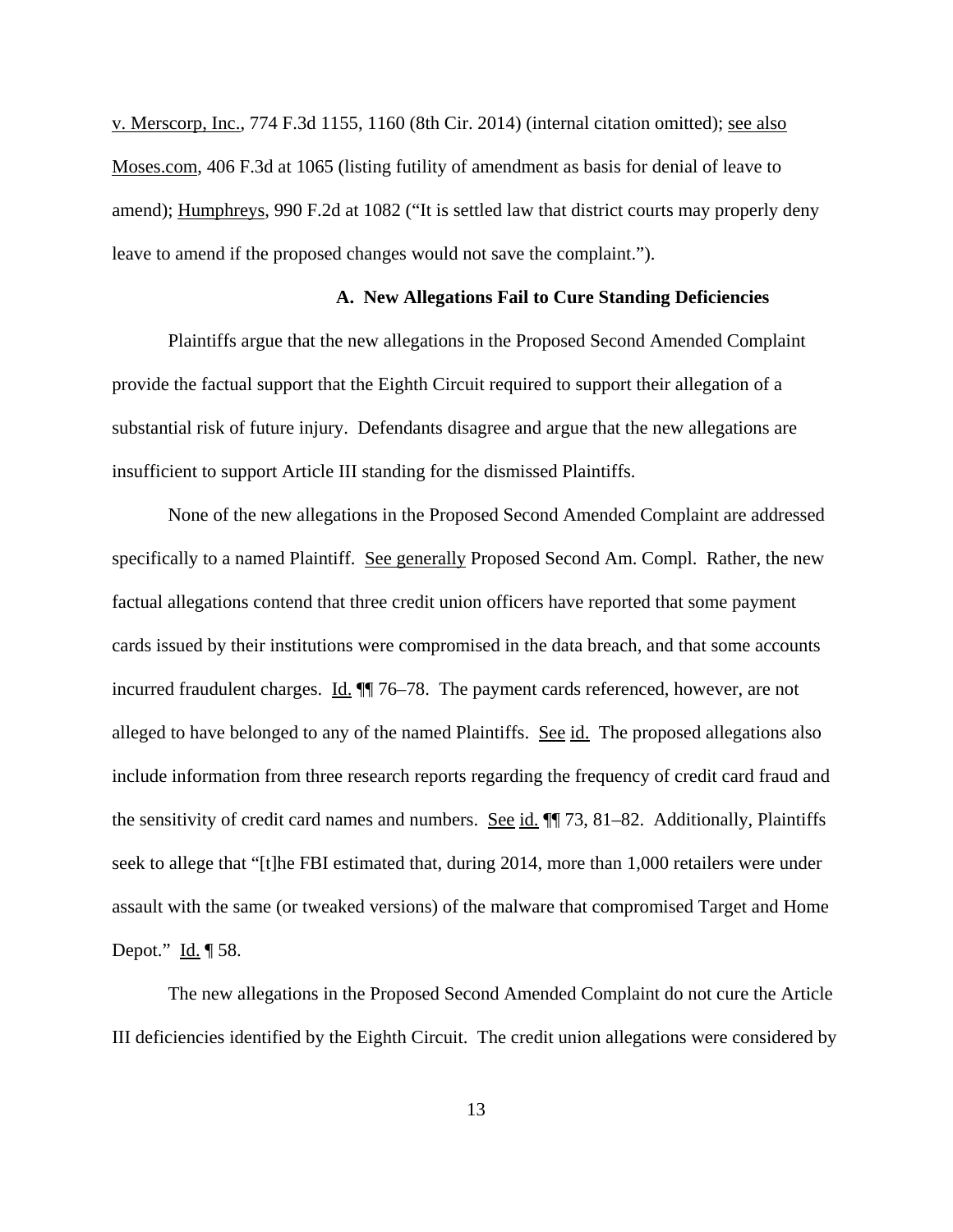this Court in January 2016 when ruling on Plaintiffs' Rule 59(e) motion. In support of that motion, Plaintiffs submitted declarations by the same three credit union officers attesting to the same information that is now included in the Proposed Second Amended Complaint. Compare Proposed Second Am. Compl. ¶¶ 75–78 with Anderson Decl.; Malinowski Decl.; Williams Decl. In denying Plaintiffs' Rule 59(e) motion, which included a request for leave to amend the Amended Complaint, this Court concluded that the declarations would not alter the finding that Plaintiffs lacked Article III standing because the declarations "do not establish that any named Plaintiff . . . suffered actual harm or faces a substantial risk of imminent future harm from the potential misuse of their PII." Rule 59(e) Order at 7. Plaintiffs did not appeal that ruling, and the Court will not revisit its prior ruling. See Macheca Transp. Co. v. Philadelphia Indem. Ins. Co., 737 F.3d 1188, 1195–96 (8th Cir. 2013) ("A party who successfully obtains a remand following an initial appeal has already gotten a second bite at the apple. We should not permit such parties to hold in reserve an argument regarding a particular issue . . . just so they can attempt to receive yet [another] bite at the same apple . . . . To conclude otherwise would be unfair to opposing parties, encourage piecemeal appeals, and undermine our procedural efficiency."). Thus, it is futile for Plaintiffs to amend their complaint to allege Article III standing based on facts that this Court has already ruled are not sufficient to confer standing.

The new allegations drawn from the three research reports are similarly futile because the reports do not plausibly demonstrate a substantial risk that Plaintiffs will suffer from future identity theft or credit card fraud. One of the reports, the February 2014 Javelin Identity Theft Report (the "Javelin Report") states that "[n]early 40% of those whose card numbers were compromised in 2013 became fraud victims (46% if this card was a debit card)." Id. ¶ 73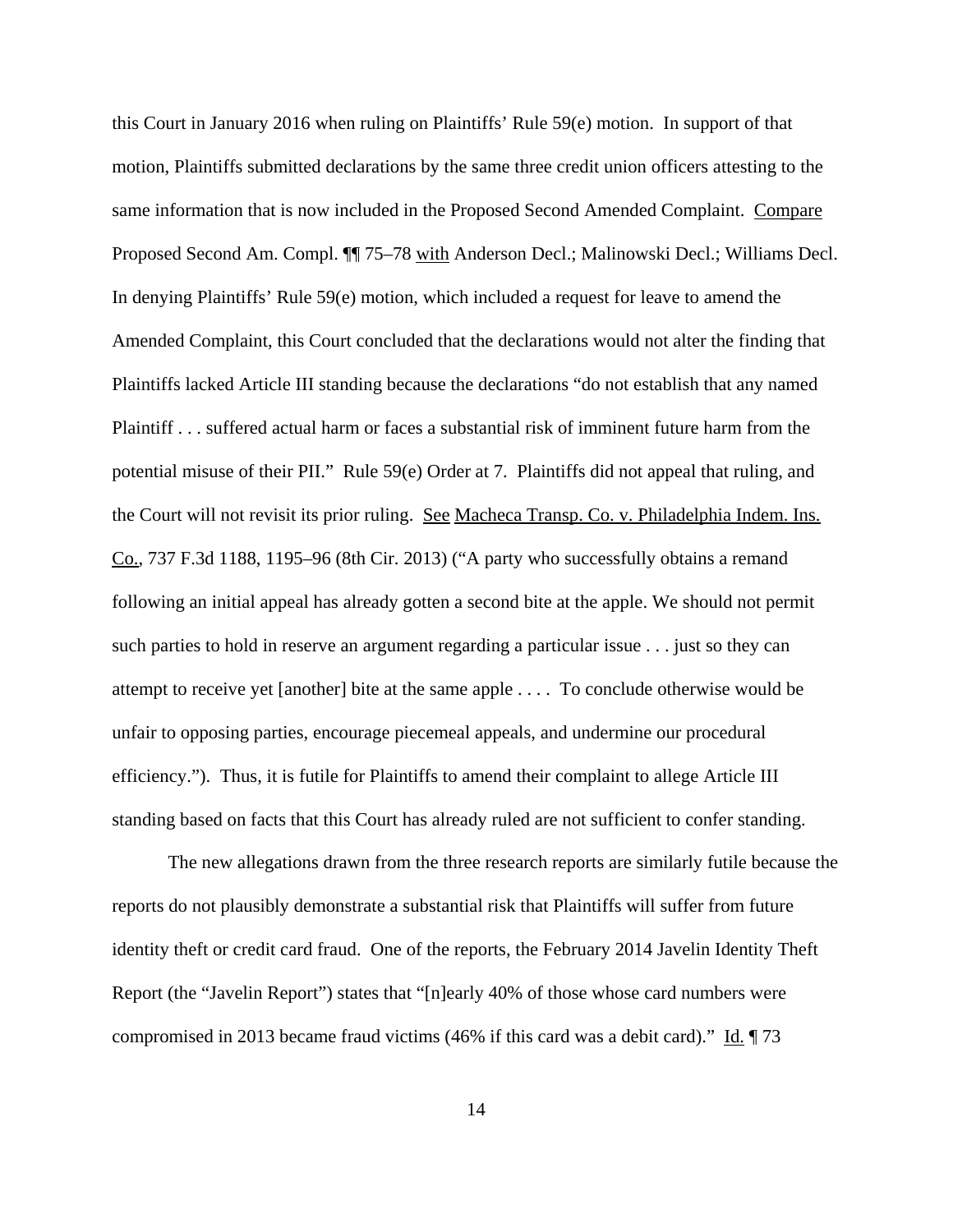(quoting Javelin Report). Thus, this report establishes that the majority of consumers whose payment cards are compromised in a breach will not become fraud victims as a result of the breach.

The other two research reports were published in 2010 and 2012 and discuss the technological ability to "link" information about an individual with other logically associated information about that individual.  $\underline{Id}$ .  $\P\P$  81–82. Plaintiffs argue that these allegations overcome the Eighth Circuit's observations that "compromised credit or debit card information, like the Card Information here, generally cannot be used alone to open unauthorized accounts," and that there was "little to no risk" that the Plaintiffs' stolen PII could be used to commit identity theft by opening unauthorized accounts. Eighth Cir. Op. at 770. However, the technology discussed in the 2010 and 2012 reports was in existence in 2013, the time period covered in the Javelin Report finding that fewer than half of consumers whose credit cards were compromised became victims of identity theft or credit card fraud. Thus, the allegations about the technological ability to link information are insufficient to tip the balance from a mere possibility to a substantial risk that Plaintiffs will suffer identity theft or credit card fraud in the future.

Similarly, the allegation that the FBI estimated that more than 1,000 retailers were attacked with the same or similar malware that compromised Target and Home Depot's computer networks does not cure the deficiencies to Article III standing identified by the Eighth Circuit. In determining that Plaintiffs failed to allege a substantial risk of future injury, the Eighth Circuit took as true the allegations that SuperValu's payment processing network had been attacked by malware. That numerous other retailers were also attacked has no bearing on whether the Plaintiffs here face a substantial risk of future injury.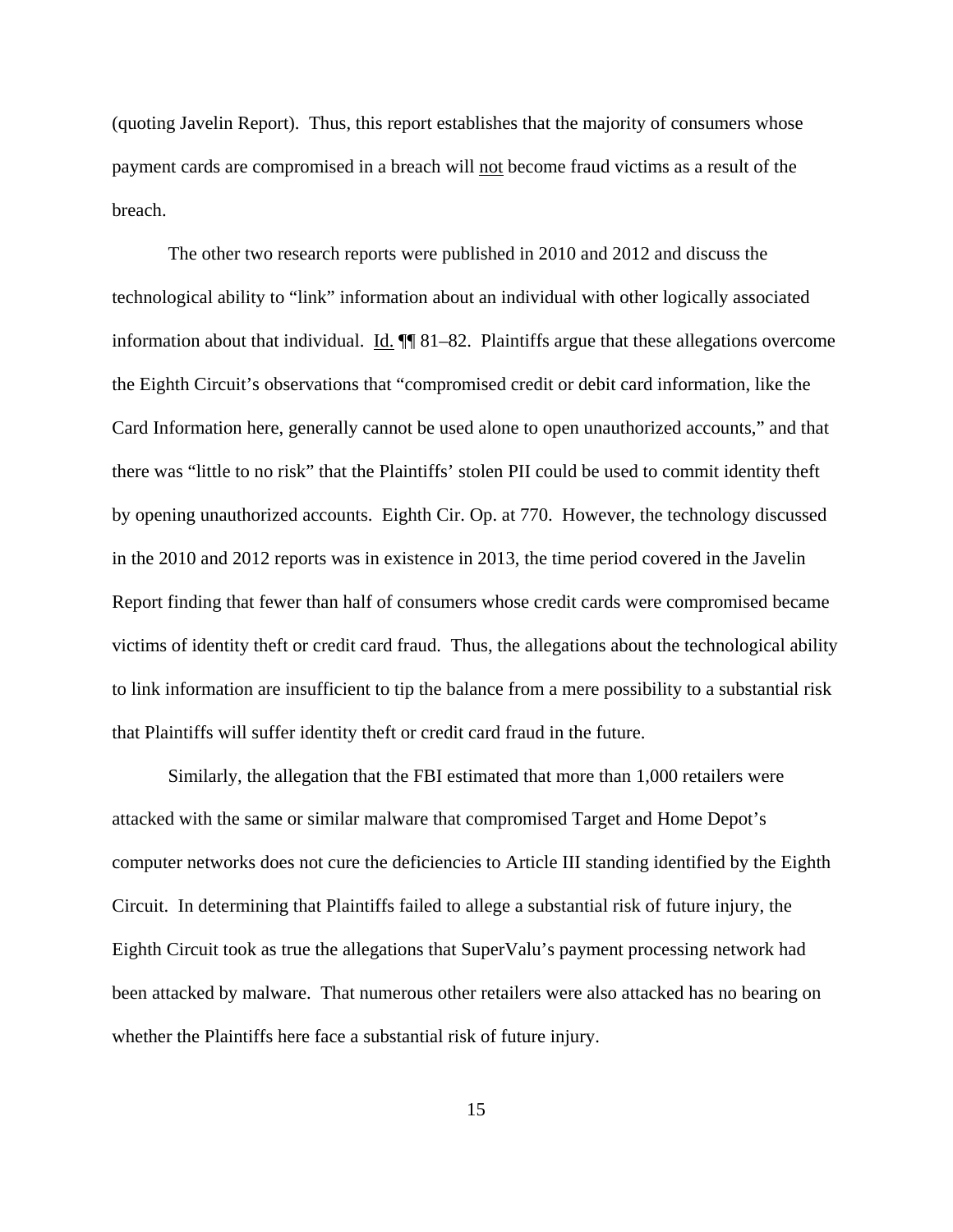Because Plaintiffs' proposed new allegations do not cure the Article III standing deficiencies identified by the Eighth Circuit, the Proposed Second Amended Complaint is futile.

### **B. Proposed Second Amended Complaint Fails Under 12(b)(6)**

The Proposed Second Amended Complaint is futile for the additional reason that it cannot withstand Defendants' renewed motions under Rule 12(b)(6). For the reasons discussed in Section III.B.1. below, the Amended Complaint fails to state a claim upon which relief can be granted, and the new allegations in the Proposed Second Amended Complaint do not alter this result. Therefore, the Proposed Second Amended Complaint is futile and Plaintiffs' motion for leave to amend the Amended Complaint is denied on this basis.

### **ii. Undue Delay**

Additionally, Plaintiffs' attempt to now include the credit union information in the Proposed Second Amended Complaint constitutes undue and prejudicial delay. Plaintiffs chose not to appeal this Court's previous ruling that the credit union information does not establish a substantial risk of future harm.

Although delay alone is not a sufficient reason to deny leave to amend a complaint, denial of leave to amend is proper where the delay results in prejudice to the opposing party. Buder v. Merrill Lynch, Pierce, Fenner & Smith, Inc., 644 F.2d 690, 694 (8th Cir. 1981). A court must balance the prejudice that would result to the opposing party if the motion for leave to amend were granted against the hardship to the moving party if the motion were denied. Id.

Here, Defendants spent considerable time and money on appeal litigating the issue of whether the Amended Complaint sufficiently alleged a substantial risk of future harm. The Eighth Circuit's extensive analysis of this issue did not include the credit union information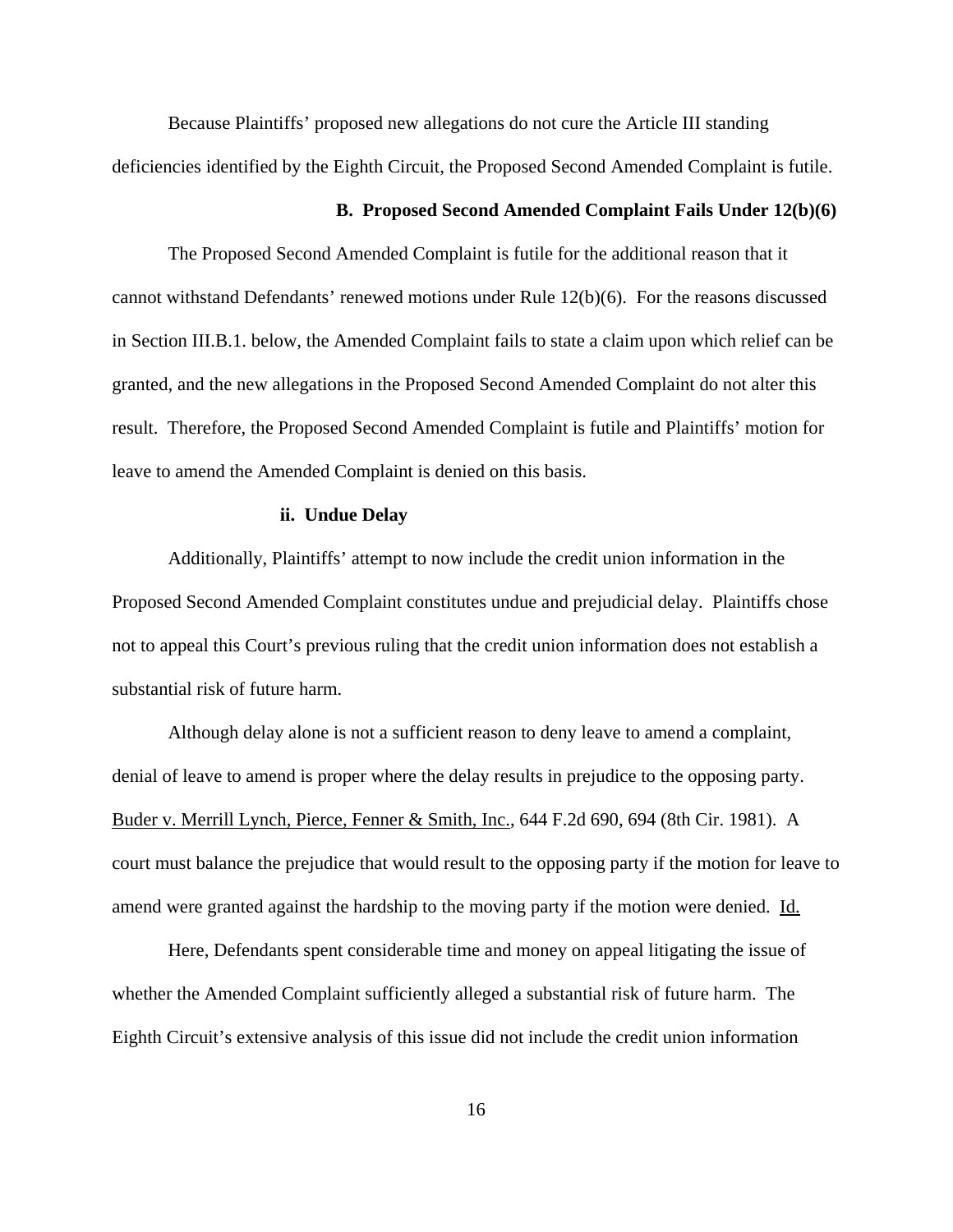because Plaintiffs did not appeal this Court's Rule 59(e) ruling. Eighth Cir. Op. at 767 n.2. Only after the Eighth Circuit has decided against Plaintiffs on the issue of whether they have sufficiently alleged a substantial risk of future harm do Plaintiffs resurrect the credit union arguments already rejected by this Court and not appealed to the Eighth Circuit. Allowing this eleventh hour attempt to resuscitate its complaint with previously rejected factual contentions is inexcusable delay which unfairly prejudices Defendants.

In resisting this conclusion, Plaintiffs argue that Defendants will not be prejudiced by the proposed amendment because this Court's dismissal of Plaintiffs' case was without prejudice to Plaintiffs' filing another action. However, Defendants would be prejudiced by having to defend a revived action that is based on previously rejected and unappealed arguments.

Plaintiffs also argue that they will be prejudiced if they are not allowed to amend because Defendants have purportedly failed to comply with Plaintiffs' discovery requests<sup>2</sup> regarding the circumstances of the data breach, and because Defendants stated in their press releases announcing the data breach that they had not determined whether cardholder data had in fact been stolen or misused. Plaintiffs contend that denial of leave to amend will prevent them from responding to Defendants' defenses after full discovery and from trying their claims on the merits.

This argument misses the mark because the vehicle for redressing deficient discovery responses is a motion to compel discovery, not a motion for leave to amend the complaint.

<sup>&</sup>lt;sup>2</sup> This Court issued a Pretrial Order on April 28, 2015 permitting Plaintiffs to serve discovery requests "on the following topics: (1) Defendants' corporate structure, corporate relationships, and respective responsibilities with respect to payment-card data security; and (2) when the data breach occurred, the number of cards affected by the breach and whether data was taken or used." Pretrial Order No. 2 [Docket No. 15] ¶ A.3.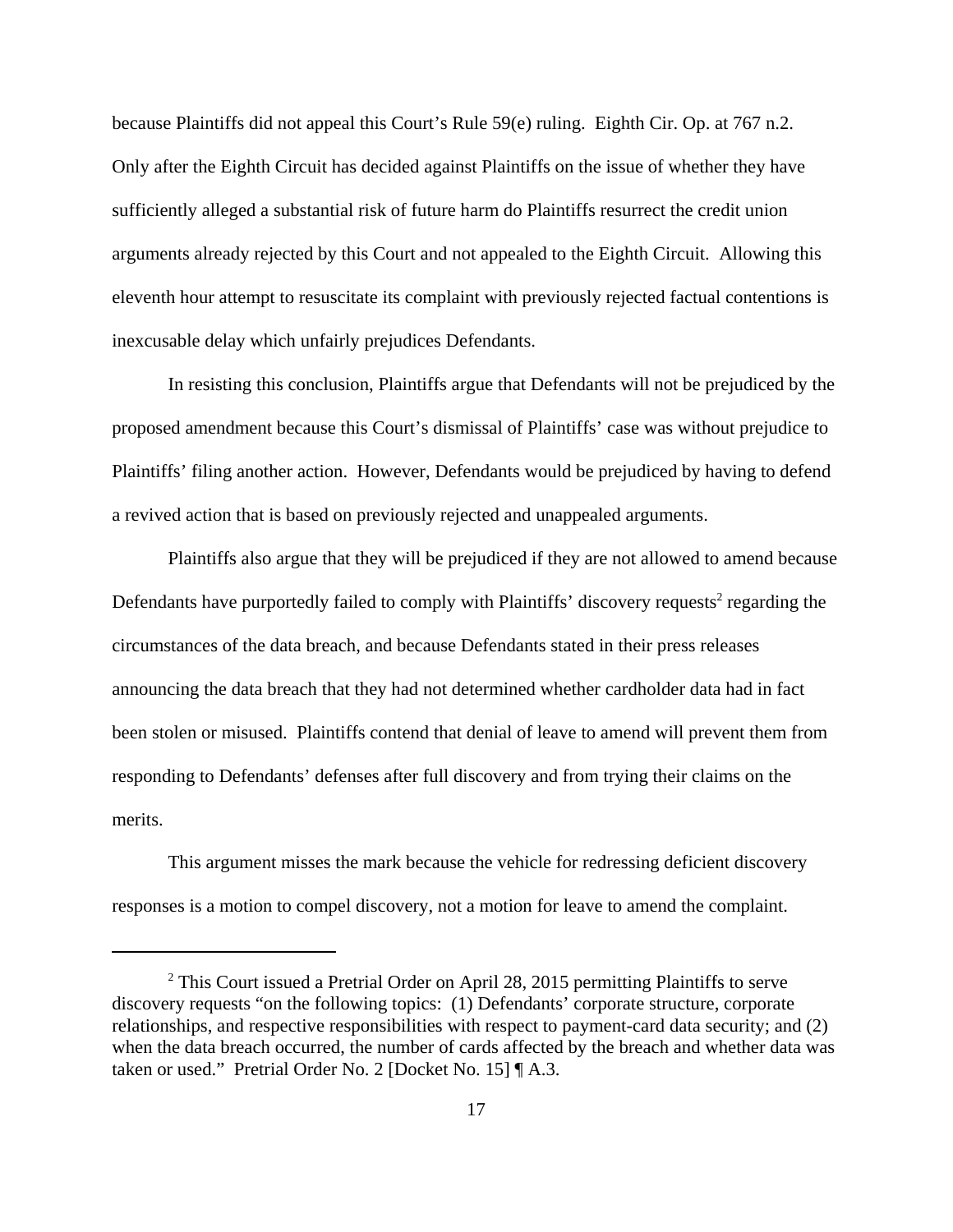Perhaps recognizing the flaws in their argument, Plaintiffs filed a motion to compel discovery responses on January 31, 2018, more than two months after the present Motions were fully briefed, and more than six weeks after oral argument on the present Motions. See Pls.' Mot. Compel [Docket No. 109]; Min. Entry [Docket No. 108] (stating that a hearing was held on December 14, 2017 on Defendants' renewed motions to dismiss and Plaintiffs' motion for leave to amend Amended Complaint, and that the motions were taken under advisement). Rather than demonstrating hardship to Plaintiffs, the discovery motion serves as another example of Plaintiffs' dilatory conduct. If Plaintiffs' ability to allege Article III standing rests so critically upon the discovery responses, as Plaintiffs appear to contend, they should not have waited to move to compel those responses until after the case had been dismissed, appealed, remanded and undergone full briefing and argument on a second round of dispositive motions.<sup>3</sup> Thus, Defendants' prejudice outweighs any purported hardship to Plaintiffs.

Accordingly, the motion for leave to amend the Amended Complaint is denied on grounds of both futility and undue delay.

### **B. Renewed Motions to Dismiss**

#### **1. SuperValu's Renewed Motion to Dismiss**

SuperValu argues that the Amended Complaint must be dismissed under Rule 12(b)(6) because the only remaining Plaintiff, Holmes, fails to state a claim for relief under any of the Amended Complaint's six causes of action.

<sup>&</sup>lt;sup>3</sup> Plaintiffs' Motion to Compel was orally denied without prejudice by Magistrate Judge Tony N. Leung on February 27, 2018. See Min. Entry [Docket No. 124].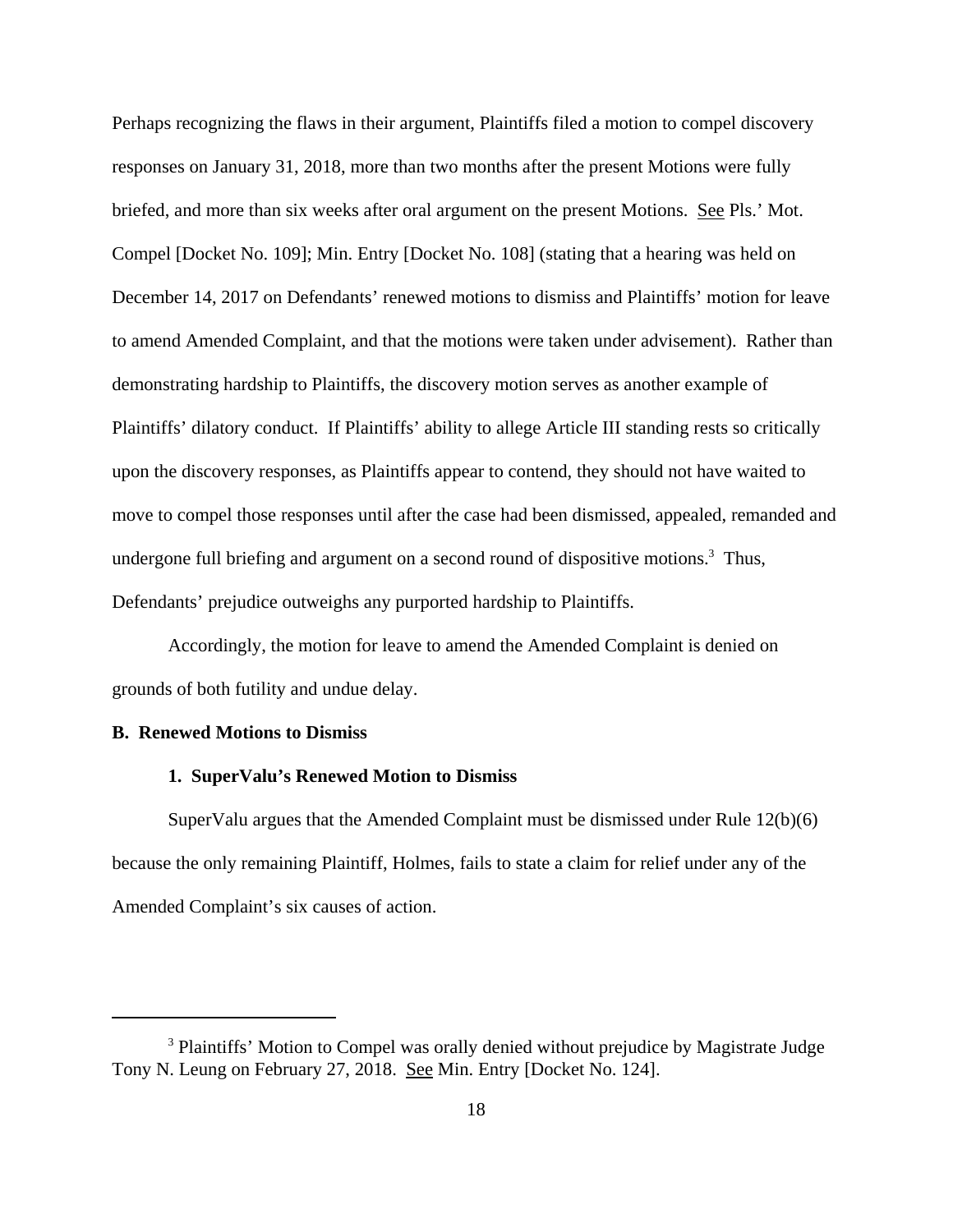#### **a. Rule 12(b)(6) Standard**

Rule 12 of the Federal Rules of Civil Procedure states that a party may move to dismiss a complaint for failure to state a claim upon which relief can be granted. Fed. R. Civ. P. 12(b)(6). The court construes the pleadings in the light most favorable to the nonmoving party, and the facts alleged in the complaint must be taken as true. Hamm v. Groose, 15 F.3d 110, 112 (8th Cir. 1994).

Working in combination with Rule 8, Rule 12 requires the plaintiff's factual allegations to "raise a right to relief above the speculative level," and push claims "across the line from conceivable to plausible." Bell Atl. Corp. v. Twombly, 550 U.S. 544, 555, 570 (2007). In other words, the complaint must establish more than a "sheer possibility that a defendant has acted unlawfully." Ashcroft v. Iqbal, 556 U.S. 662, 678 (2009). A pleading must relate "enough facts to state a claim to relief that is plausible on its face." Twombly, 550 U.S. at 570. "A claim has facial plausibility when the plaintiff pleads factual content that allows the court to draw a reasonable inference that the defendant is liable for the misconduct alleged." Igbal, 556 U.S. at 678. Determining whether a complaint states a plausible claim for relief is "a context-specific task that requires the reviewing court to draw on its judicial experience and common sense." Id. "But where the well-pleaded facts do not permit the court to infer more than the mere possibility of misconduct, the complaint has alleged—but not 'shown'—'that the pleader is entitled to relief." Id. (quoting Fed. R. Civ. P.  $8(a)(2)$ ).

In contrast to Article III standing, which "presents only a 'threshold inquiry," Federal Rules of Civil Procedure 8(a) and 12(b)(6) present "higher hurdles," which require a plaintiff to "plead facts sufficient to 'raise a right to relief above the speculative level."" Brown v.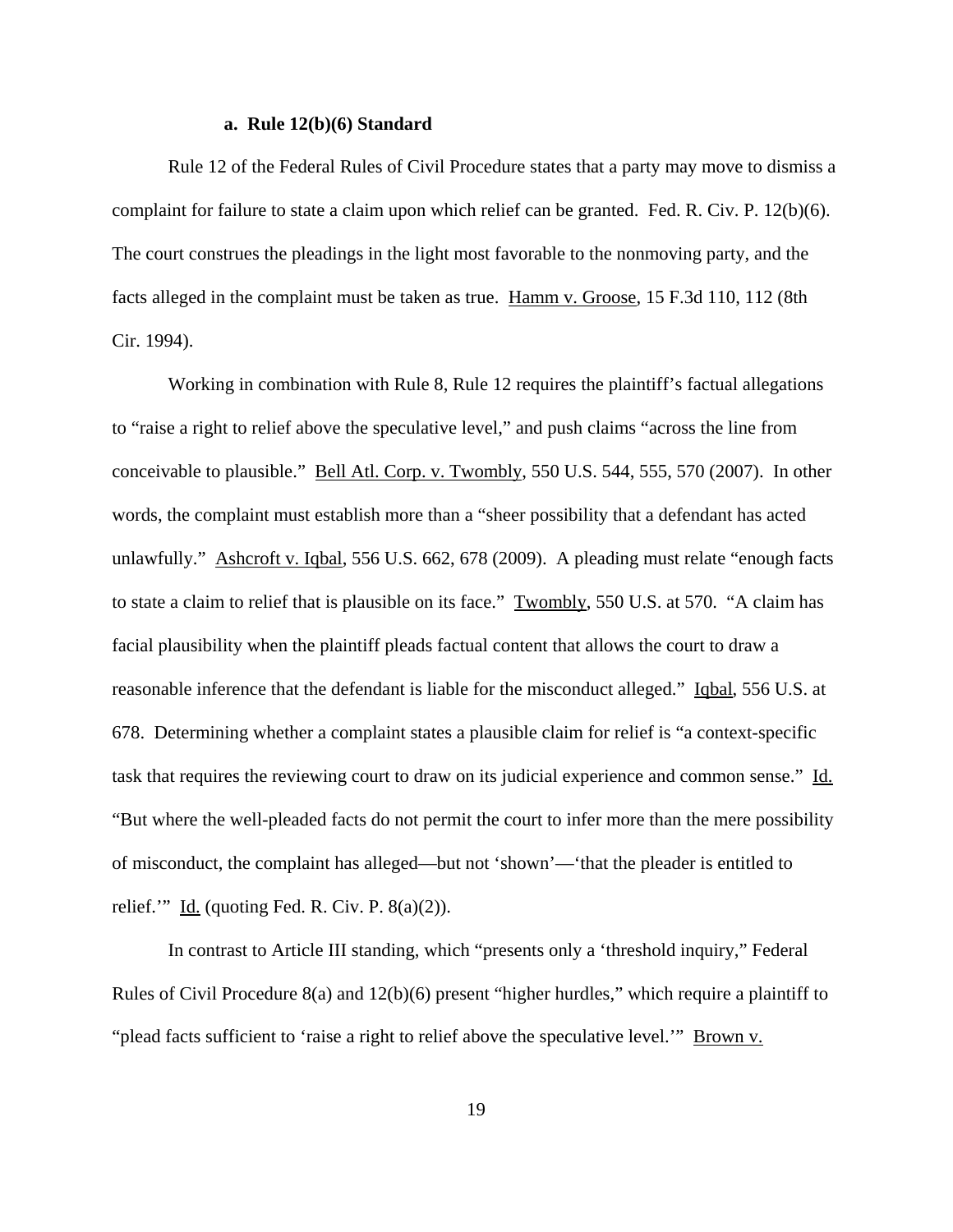Medtronic, Inc., 628 F.3d 451, 459 (8th Cir. 2010) (quoting Twombly, 550 U.S. at 555); accord Eighth Cir. Op. at 773.

### **b. Choice of Law**

As an initial matter, the Court must determine which state's law applies to the state law issues raised by sole Plaintiff Holmes' claims. A district court sitting in diversity typically applies the choice-of-law rules of the forum state in which it sits. Prudential Ins. Co. v. Kamrath of Am., 475 F.3d 920, 924 (8th Cir. 2007); In re Guidant Corp. Implantable Defibrillators Prods. Liab. Litig., 489 F. Supp. 2d 932, 934–35 (D. Minn. 2007). In multi-district litigation, however, the forum state is normally the state where the action was filed before it was transferred to the court presiding over the multi-district pretrial proceedings. Guidant, 489 F. Supp. 2d at 935. Holmes filed his original complaint in Illinois. Thus, the Court will apply Illinois choice-of-law rules.

For common law claims, Illinois courts typically apply the law of the state that bears the most "significant relationship" to the occurrence and the parties in the action. Gregory v. Beazer E., 892 N.E.2d 563, 581 (Ill. App. Ct. 2008) (tort); Champagnie v. W.E. O'Neil Constr. Co., 395 N.E.2d 990, 996 (Ill. App. Ct. 1979) (contract). SuperValu argues that Illinois has the most significant relationship to this case because it is where Holmes is domiciled and where he completed the transaction alleged in his claims. SuperValu thus contends that Illinois law governs Holmes' common law claims. Holmes does not argue otherwise and states that he "assumes Illinois law applies." Pls.' Mem. Opp'n SuperValu's Renewed Mot. Dism. [Docket No. 99] at 7. Therefore, the Court will apply Illinois law to Holmes' common law claims.

Similarly, Holmes' statutory claims are governed by Illinois' consumer protection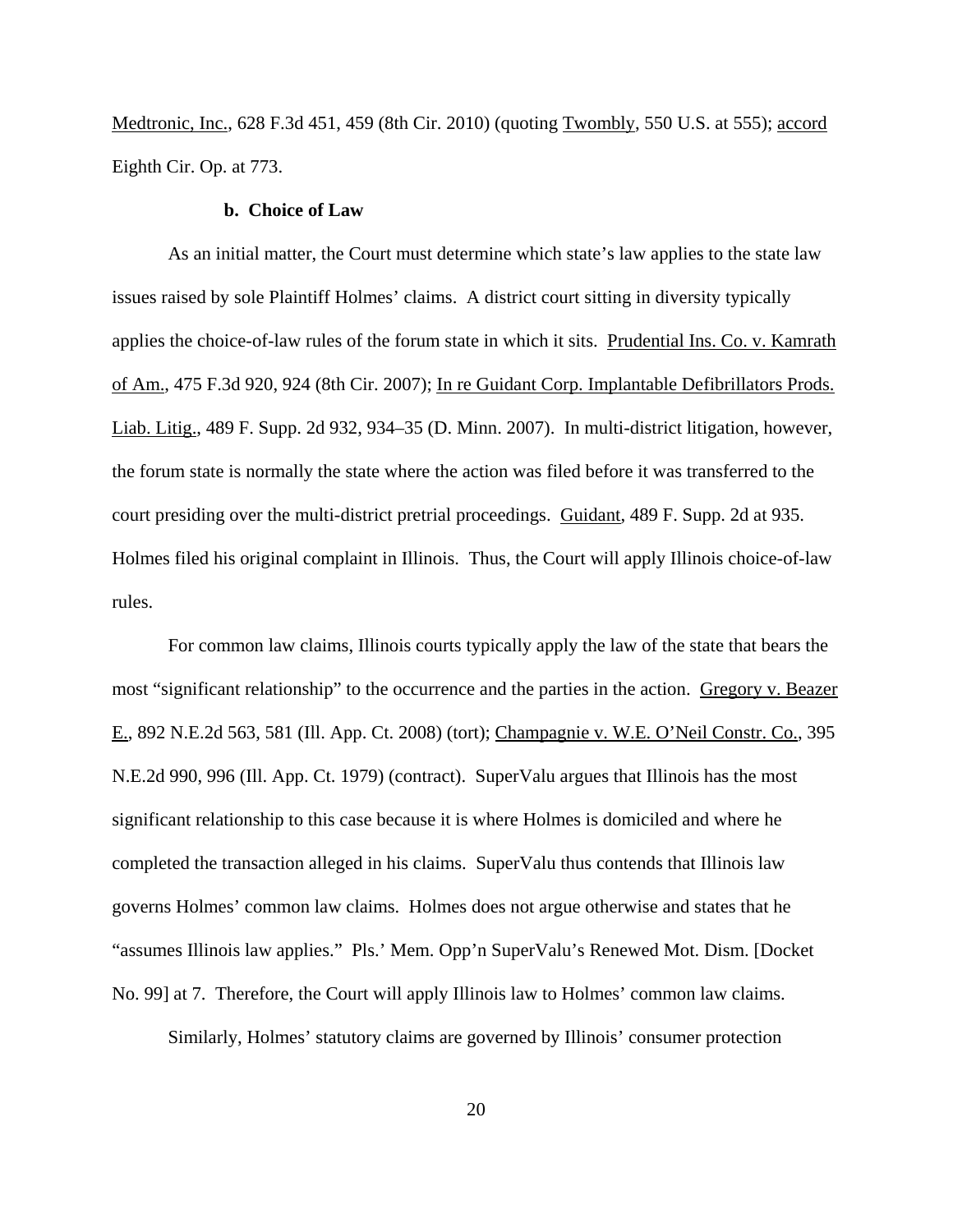statutes, because as an Illinois resident Holmes lacks sufficient contacts with other states to assert their consumer protection laws. See Ferrari v. Best Buy Co., No. 14-2956, 2015 WL 2242128, at \*9 (D. Minn. May 12, 2015) ("[N]amed plaintiffs lack standing to assert claims under the laws of the states in which they do not reside or in which they suffered no injury.") (quoting Insulate SB, Inc. v. Advanced Finishing Sys., Inc., No. 13-2664, 2014 WL 943224, at \*11 (D. Minn. Mar. 11, 2014)) (quoting in turn In re Ductile Iron Pipe Fittings (DIPF) Indirect Purchaser Antitrust Litig., No. 12-169, 2013 WL 5503308, at \*11 (D.N.J. Oct. 2, 2013)).

### **c. Analysis of Claims**

### **i. Negligence (Count III)**

To state a valid cause of action for negligence under Illinois law, a plaintiff must plead "the existence of a duty owed by the defendant, a breach of that duty, and injury proximately resulting from that breach." Bogenberger v. Pi Kappa Alpha Corp., Inc., —N.E.3d—, 2018 WL 476648, at \*4 (Ill. Jan. 19, 2018); Fox v. Cohen, 406 N.E.2d 178, 179 (Ill. App. Ct. 1980).

SuperValu argues that Holmes has not stated a valid claim for negligence because: (1) he has not plausibly alleged a cognizable injury proximately resulting from the data breach; (2) the economic loss doctrine bars his negligence claim; and (3) he has not alleged that SuperValu breached a duty to safeguard consumers' information.

### **A. Cognizable Injury**

Based on earlier rulings in this case, Holmes' only remaining allegation of injury is that he experienced a fraudulent charge on his credit card.<sup>4</sup> SuperValu argues this allegation fails to

<sup>&</sup>lt;sup>4</sup> In the Dismissal Order, this Court rejected other theories of injury that were based upon mitigation costs, diminished value of payment card PII, delayed or inadequate notification of the data breach, invasion of privacy and breach of PII confidentiality, and lost expectation of a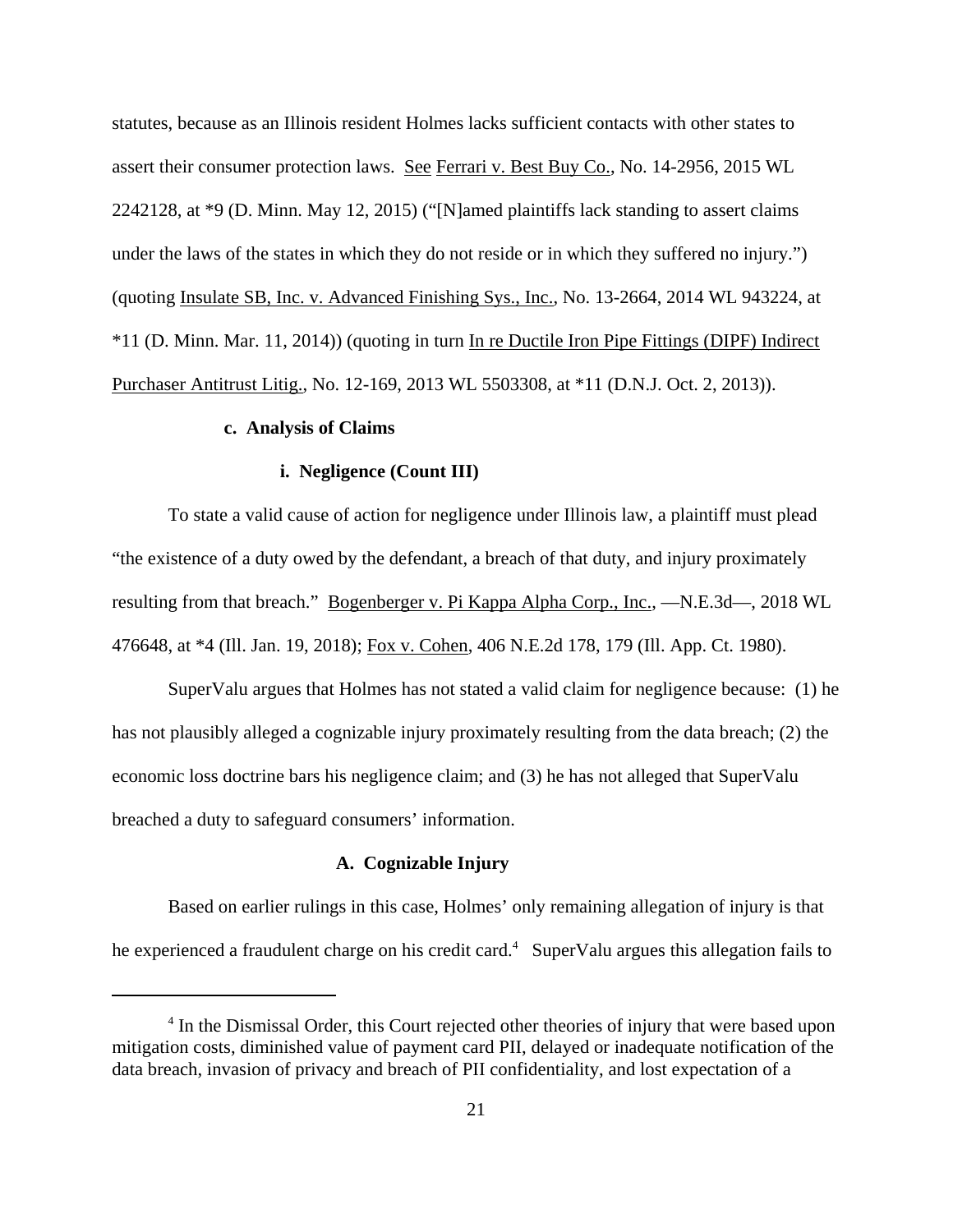adequately allege a cognizable injury because Illinois law requires a plaintiff to plead out-ofpocket damage, and Holmes does not allege that he paid the fraudulent charge or that the loss was not reimbursed.

Under Illinois law, "(f)ailure to state sufficient facts to constitute a legally cognizable present injury or damage mandates dismissal" of a negligence claim. Yu v. Int'l Bus. Machs. Corp., 732 N.E.2d 1173, 1177 (Ill. App. Ct. 2000). Data breach cases in Illinois and elsewhere have repeatedly held that a cardholder's mere allegation of an unauthorized charge, unaccompanied by an out-of-pocket loss, is not sufficient to state an actionable injury. See, e.g., In re Barnes & Noble Pin Pad Litig., No. 12-08617, 2016 WL 5720370, at \*1, \*5–6 (N.D. Ill. Oct. 3, 2016) (dismissing under Rule 12(b)(6) due to plaintiff's failure to plead that unauthorized charges on her credit card resulted in economic or out-of-pocket damages); In re Hannaford Bros. Co. Customer Data Sec. Breach Litig., 613 F. Supp. 2d 108, 133–34 (D. Me. 2009) (holding that reimbursed charges cannot sustain an injury in tort or contract), rev'd on other grounds sub nom. Anderson v. Hannaford Bros. Co., 659 F.3d 151 (1st Cir. 2011); In re Sony Gaming Networks & Customer Data Sec. Breach Litig., 903 F. Supp. 2d 942, 963 (S.D. Cal. 2012) (stating that reimbursed charges were insufficient to adequately plead a cognizable injury); cf. Kuhns v. Scottrade, Inc., 868 F.3d 711, 718 (8th Cir. 2017) (holding plaintiff failed to allege actual damage where, although plaintiff alleged misuse of his data, he did not allege that he suffered "fraud or identity theft that resulted in financial loss from the use of [his] stolen PII").

Here, Holmes does not allege that he suffered an out-of-pocket loss from the

bargained-for benefit. See Dismissal Order at \*7–\*8. Plaintiffs chose not to appeal these rulings.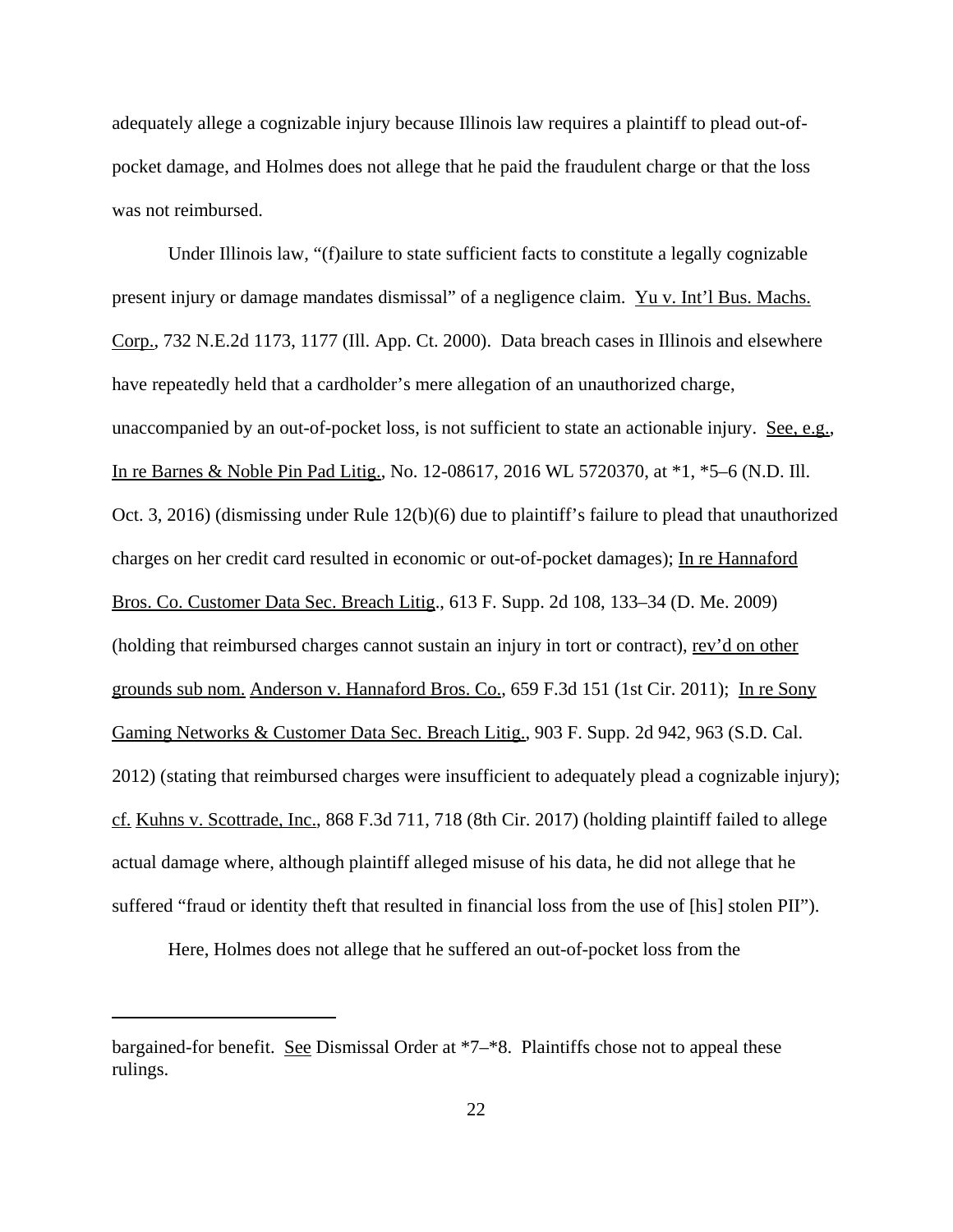unauthorized charge on his credit card. Rather, he merely states that he "noticed a fraudulent charge on his credit card statement and immediately cancelled his credit card." Am. Compl. ¶ 31. Although this allegation is sufficient to allege an injury in fact for purposes of Article III standing, it does not provide a basis for the Court to draw a reasonable inference that Holmes suffered monetary loss and thus a cognizable injury as the result of the charge. See Barnes  $\&$ Noble, 2016 WL 57230370, at \*4–6 (holding that plaintiffs had sufficiently alleged an injury in fact for Article III standing but nevertheless dismissing claim under Rule 12(b)(6) for failure to allege actual injury because plaintiffs did not allege that they lost money due to unauthorized charges); In re Michaels Stores Pin Pad Litig., 830 F. Supp. 2d 518, 527 (N.D. Ill. 2011) ("Michaels is correct that Plaintiffs suffered no actual injury . . . if Plaintiffs were reimbursed for all unauthorized withdrawals and bank fees and, thus, suffered no out-of-pocket losses. . . . However, because Plaintiffs allege they lost money, the Court can reasonably infer that Plaintiffs were not reimbursed for all fees and charges.") (emphasis added). Whether Holmes suffered monetary loss as a result of the fraudulent charge is entirely within his knowledge and requires no discovery from Defendants, yet Holmes has failed to allege this fact in the Amended Complaint and does not attempt to include it in the Proposed Second Amended Complaint. In the absence of this allegation, he fails to plead a cognizable injury.

In arguing that the mere allegation of a fraudulent charge is sufficient to plausibly allege a cognizable injury, Holmes cites four Illinois data breach cases in which the plaintiffs' allegations survived a motion to dismiss. See Pls.' Mem. Opp'n SuperValu's Renewed Mot. Dism. at 7–8. However, these cases are distinguishable. In each of those cases, plaintiffs alleged that they had experienced actual withdrawals of fraudulent charges from their bank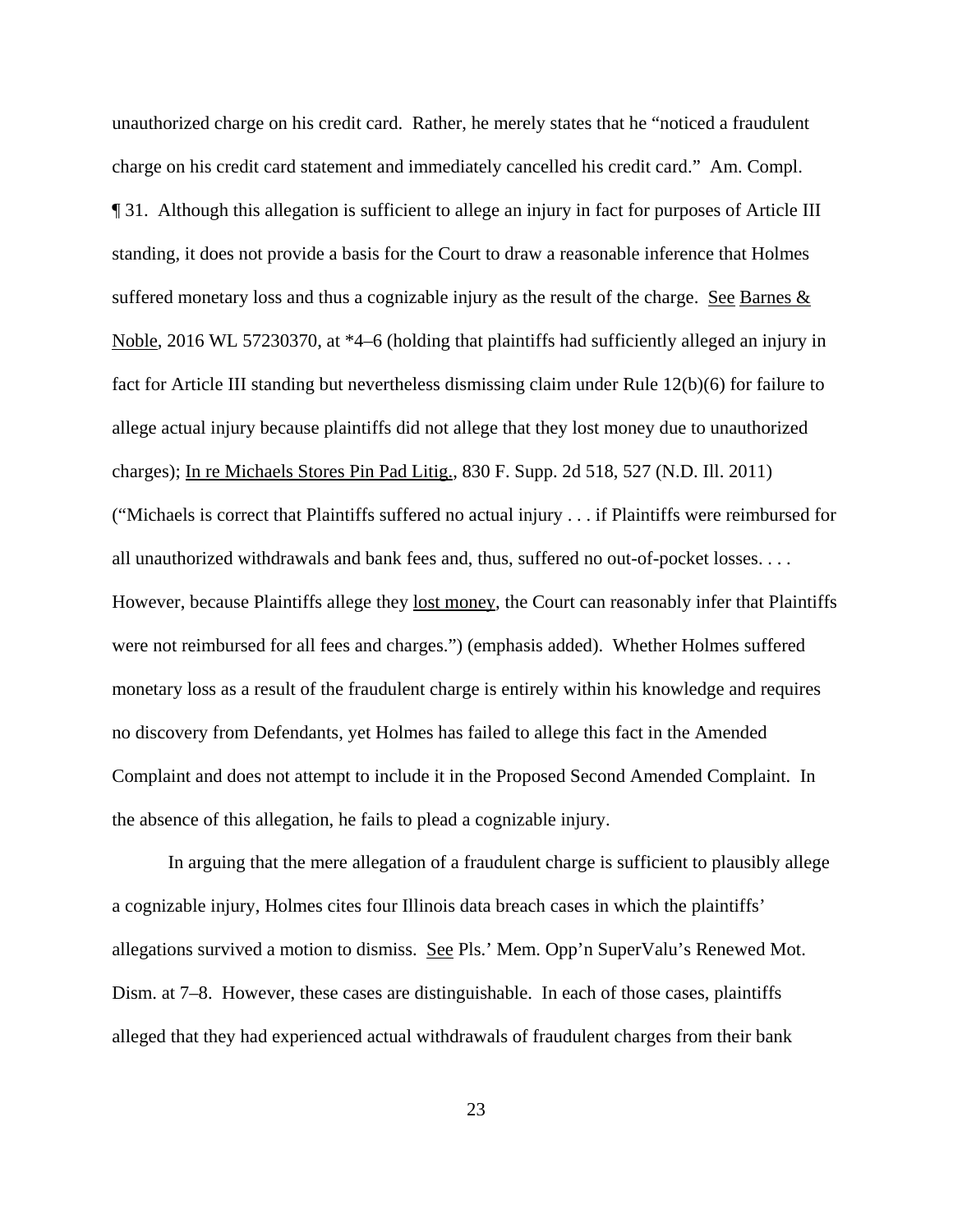accounts or sustained monetary losses such as bank fees caused by the charges. See Lewert v. P.F. Chang's China Bistro, Inc., No. 14-04787 (N.D. Ill. June 25, 2014) Compl. [Docket No. 1] ¶ 33 (alleging "monetary losses arising from unauthorized bank account withdrawals") (emphasis added); Remijas v. Neiman Marcus Grp., LLC, No. 14-01735 (N.D. Ill. June 2, 2014) Am. Compl. [Docket No. 27] ¶ 4 (alleging fraudulent charges on debit card); Allen v. Schnuck Mkts., Inc., No. 15-0061, 2015 WL 5076966, at \*3 (S.D. Ill. Aug. 27, 2015) (alleging actual "financial losses caused by fraudulent charges to their compromised cards and bank fees associated with the data breach") (emphasis added); Michaels, 830 F. Supp. at 527 (alleging "monetary losses from unauthorized bank account withdrawals and/or bank fees charged to [plaintiffs'] accounts") (emphasis added). Unlike those cases, no factual allegations of bank account withdrawals, bank fees, or other monetary loss from fraudulent charges are included in the Amended Complaint or the Proposed Second Amended Complaint.

Holmes also argues that the Eighth Circuit held that he has already met the requirements for establishing his standing by pleading that he experienced a fraudulent charge on his account. However, as the Eighth Circuit explicitly recognized, Holmes' failure to allege the date he shopped at the affected store, the amount of the charge, or that the charge was not reimbursed "could be fatal to the complaint under the 'higher hurdles' of Rules 8 and  $12(b)(6)$ ." Eighth Cir. Op. at 773. This is because "standing under Article III presents only a 'threshold inquiry' requiring 'general allegations' of injury, causation and redressability." Id. (internal citations omitted).

Holmes also invokes the collateral source rule to argue that even if his loss was covered by a collateral source such as his financial institution, he is entitled to recover damages from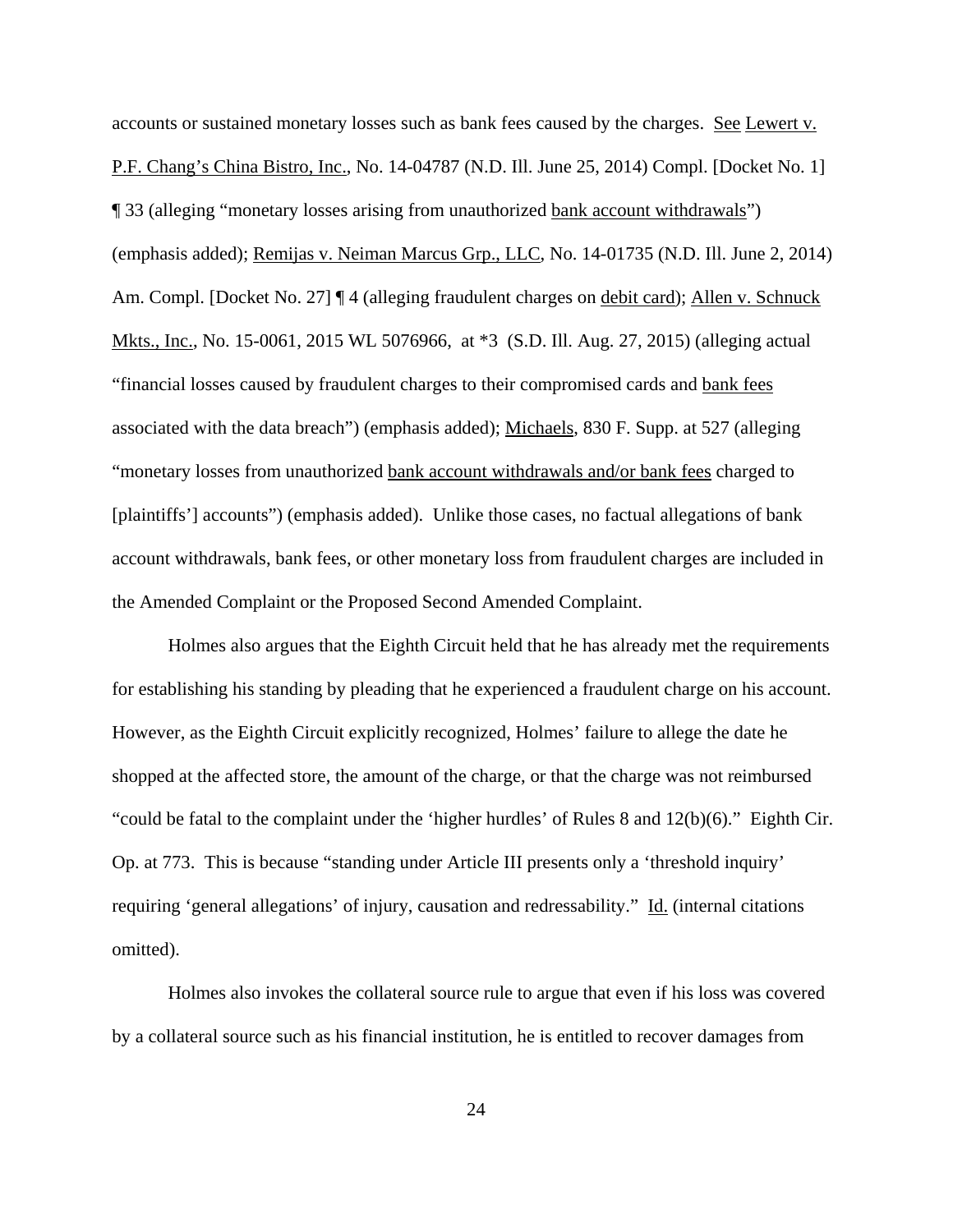Defendants. The collateral source rule applies where a plaintiff becomes liable to one party, and then that liability is discharged by a third party's payment. See Arthur v. Catour, 833 N.E.2d 847, 853 (Ill. 2005) (finding that insurance company was a collateral source where plaintiff "became liable" for medical bills and insurance company paid the medical provider). Here, Holmes has not alleged that he had an obligation to pay the charge. Moreover, as noted above, data breach cases decided under Illinois law repeatedly recognize that a cardholder's mere allegation of an unauthorized charge, unaccompanied by an out-of-pocket loss, is insufficient to state an actionable injury. See Barnes & Noble, 2016 WL 57230370, at \*6; Michaels, 830 F. Supp. 2d at 527.

Holmes also argues that his allegations of time spent monitoring his account information to guard against potential fraud is a cognizable injury. However, time spent disputing an unauthorized charge and having a new card issued does not constitute actual injury or monetary loss. See Barnes & Noble, 2016 WL 5720370, at \*5 (holding that plaintiff's allegations of spending time to dispute an unauthorized charge and have a new card issued were insufficient to plead that plaintiff "suffered any actual injury or monetary loss due to the fraudulent charge."). Holmes relies on the Seventh Circuit's decision in Remijas v. Neiman Marcus Group., LLC to argue that "identifiable costs associated with the process of sorting things out" constitute a cognizable injury for data breach victims. 794 F.3d 688, 691–97 (7th Cir. 2015). But Holmes alleges only time, not "costs" to monitor his account. Additionally, in Remijas, the Seventh Circuit was addressing whether the plaintiffs had sufficiently alleged a cognizable injury for purposes of Article III standing, not whether the plaintiffs had satisfied the higher hurdle of Rule  $12(b)(6)$ .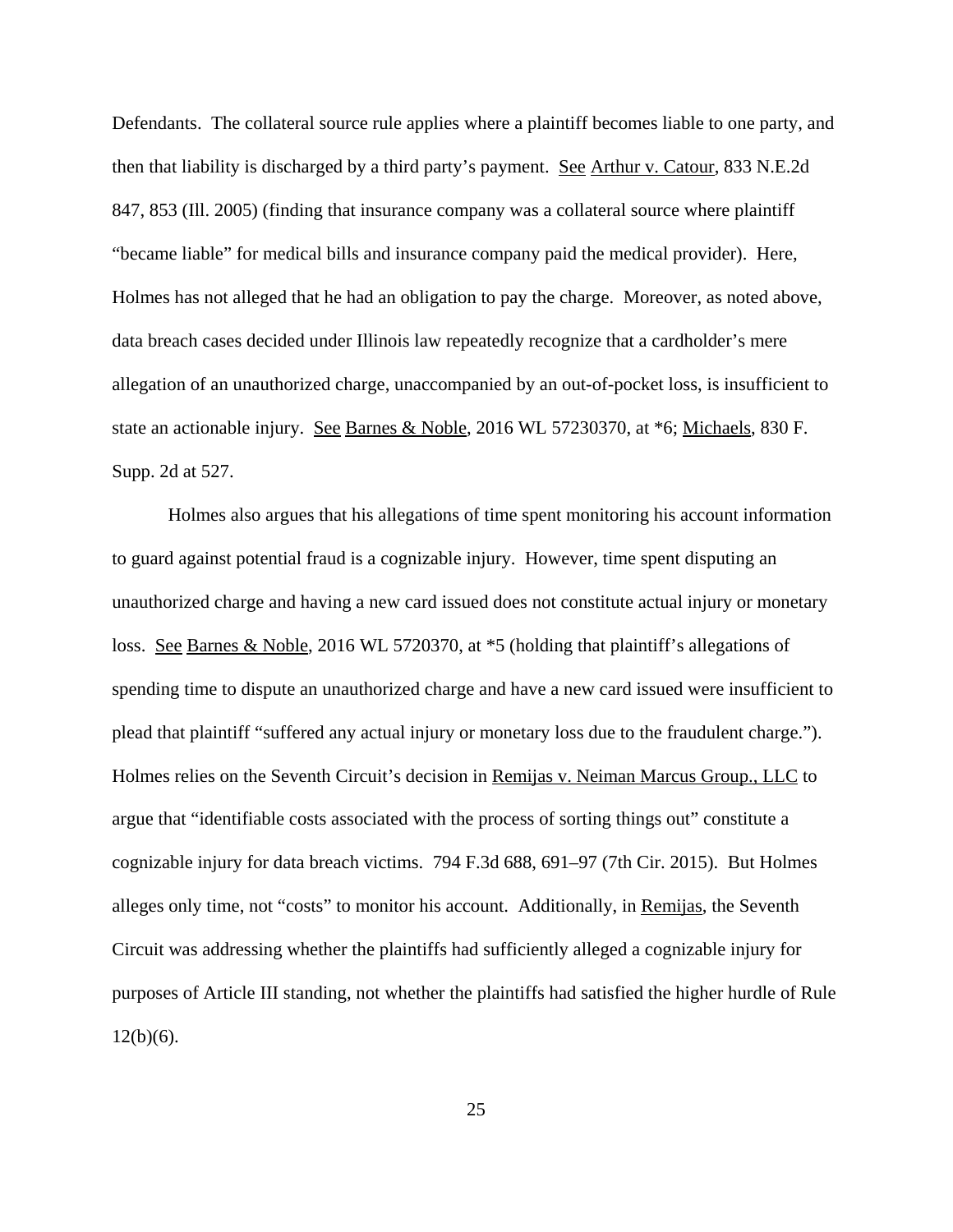Even if the Amended Complaint sufficed to allege a cognizable injury, which it does not, the requisite element of causation has not been adequately alleged because the Amended Complaint does not state when Holmes shopped at the affected store or when the fraudulent charge was incurred. Indeed, Holmes does not even allege that the charge was incurred after the data breach. Rather, he merely alleges that he "noticed" the fraudulent charge shortly after the data breach. Amended Complaint ¶ 31. In the absence of such basic time and sequence allegations, the Amended Complaint does not plausibly show that the unauthorized charge proximately resulted from the data breach.<sup>5</sup>

To resist this conclusion, Holmes argues that the allegations are sufficient to show causation because the Eighth Circuit has already accepted as true the allegations that Plaintiffs' PII was stolen in the data breach. Again, the Article III standing threshold is lower than that for a motion to dismiss under Rule 12(b)(6). Holmes also argues that it is premature to assume that the preliminary dates set forth in SuperValu's data breach notification letter are accurate, because that letter stated it was possible that additional time frames for the data breach would be identified after further investigation. However, without any allegation whatsoever as to when Holmes shopped at the store and when the fraudulent charge was incurred, the Court cannot draw a reasonable inference that the fraudulent charge proximately resulted from the data breach. Rather, the allegations establish only the sheer possibility that the charge was attributable to the

<sup>&</sup>lt;sup>5</sup> Notably, in all four Illinois data breach cases on which Holmes relies to argue that the allegation of a fraudulent charge suffices to state an actionable injury under Rule 12(b)(6), the plaintiffs alleged the dates or date ranges during which they used their payment cards at the affected stores. See In re Michaels Stores Pin Pad Litig., No. 11-3350 (E.D. Ill. ) Am. Compl. [Docket No. 25] ¶¶ 16–19; Lewert Compl. ¶ 10; Remijas Am. Compl. ¶ 4; Allen, 2015 WL 5076966, at \*1.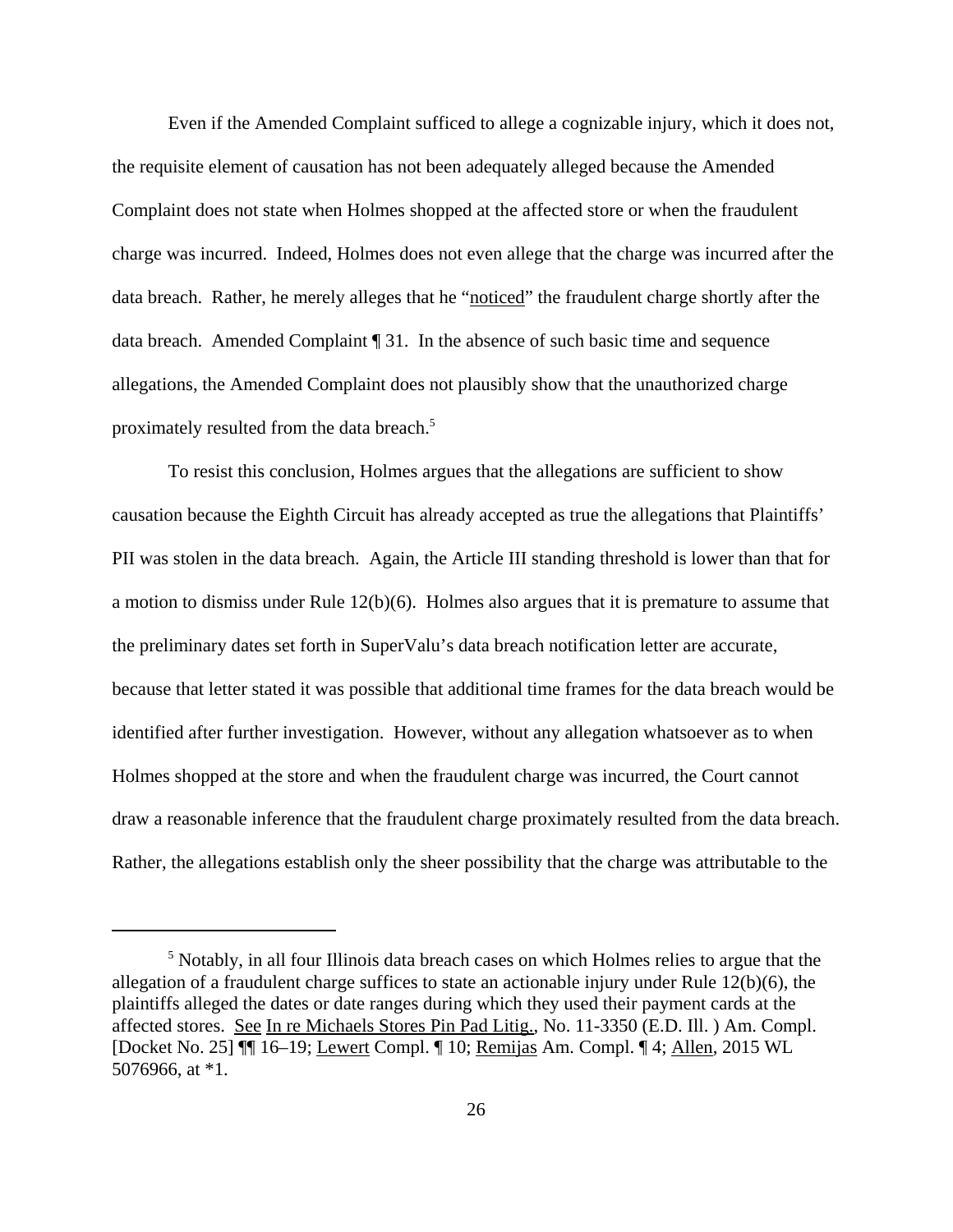data breach. Thus, the Amended Complaint does not show that Holmes is entitled to relief. See Iqbal, 556 U.S. at 679. ("[W]here the well-pleaded facts do not permit the court to infer more than the mere possibility of misconduct, the complaint has alleged—but not 'shown'—'that the pleader is entitled to relief.") (quoting Fed. R. Civ. P. 8(a)(2)).

Because Holmes has failed to allege a cognizable injury resulting from the data breach, his negligence claim fails to state a claim upon which relief can be granted.

### **B. Economic Loss**

SuperValu argues that even if Holmes had alleged a cognizable injury resulting from the data breach, his negligence claim is barred by the economic loss doctrine, which prohibits recovery for purely economic claims sounding in negligence. The Court agrees.

Under Illinois law, the economic loss doctrine provides that a plaintiff may not recover for "purely economic losses under a tort theory of negligence." Michaels, 830 F. Supp. 2d at 528. The rationale underlying the doctrine is that "tort law affords the proper remedy for loss arising from personal injury or damages to one's property, whereas contract law and the Uniform Commercial Code provide the appropriate remedy for economic loss stemming from diminished commercial expectations without related injury to person or property." Id. Here, Holmes does not allege injury to his person or property as a result of the breach. Thus, his alleged losses are purely economic, and the economic loss doctrine is a further bar to his negligence claim.

Holmes argues that exceptions to the economic loss doctrine exist where a defendant breaches an extra-contractual duty owed to the plaintiff or where a special relationship exists between the parties. He contends that such exceptions apply here because: (1) SuperValu solicited customers' PII and thus had a duty to take reasonable measures to safeguard their data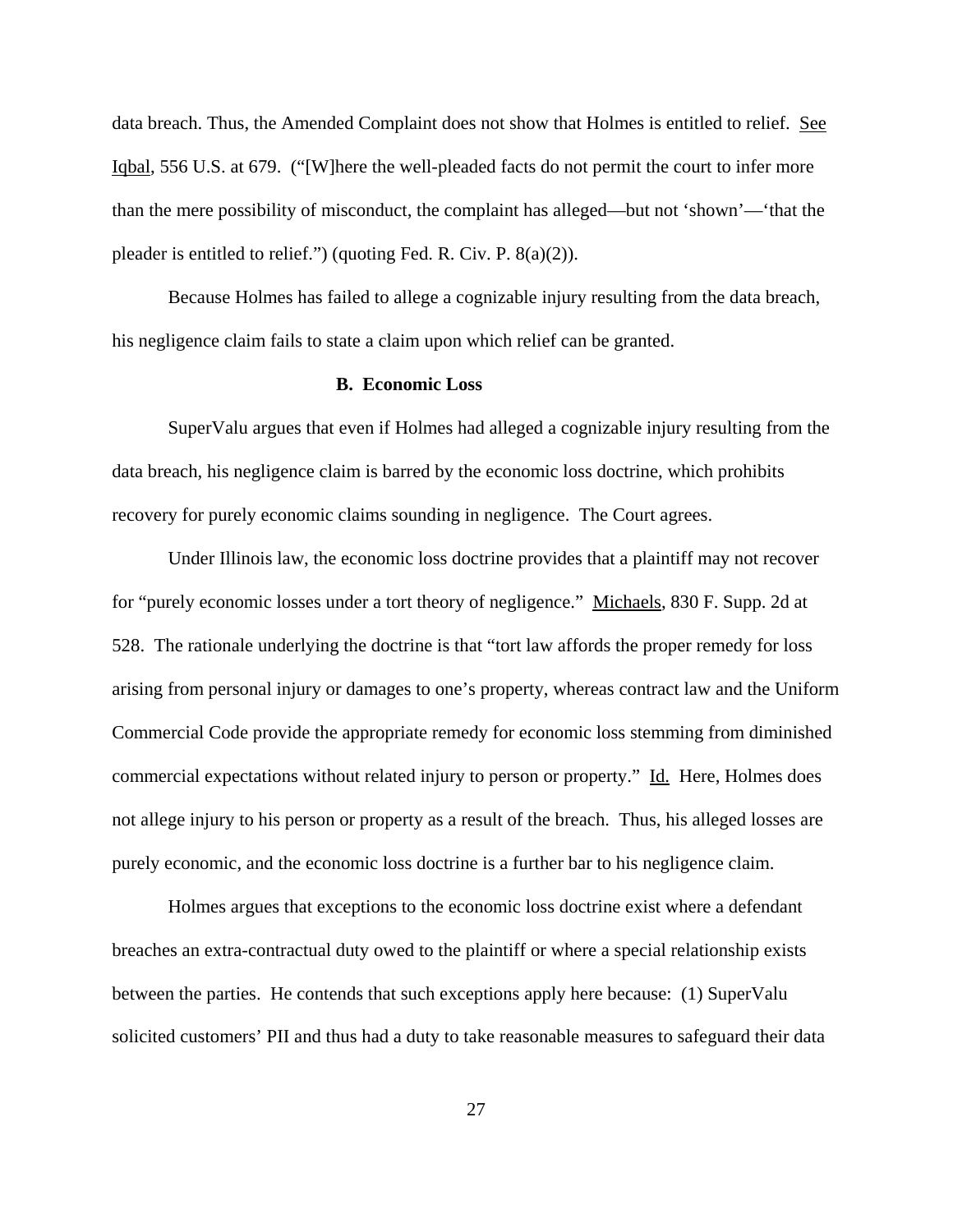and notify them of an any data breach; and (2) a special relationship exists between Holmes, the putative class, and SuperValu arising from SuperValu's solicitation of customers' PII and representation that reasonable measures would be taken to safeguard the data. Similar arguments have been rejected by courts applying Illinois law in other data breach cases. See Id. at 528–31; In re Target Corp. Data Sec. Breach Litig., 66 F. Supp. 3d 1154, 1174 (D. Minn. 2014). Based on the persuasive reasoning in those cases, the Court concludes that Holmes' argued exceptions to the economic loss doctrine do not apply here.

### **C. Duty**

SuperValu argues that Holmes' negligence claim fails for the additional reason that SuperValu did not have a common law duty to protect his personal information. "The existence of a duty under Illinois law is a question of law." USAA Fed'l Savings Bank v. PLS Fin'l Servs., Inc., 260 F. Supp. 3d 965, 969 (N.D. Ill. 2017) (citing Simpkins v. CSX Transp., Inc., 965 N.E.2d 1092, 1096 (Ill. 2012)). "Although the Illinois Supreme Court has not opined on the issue, the Illinois Appellate Court has refused to create 'a new legal duty beyond legislative requirements' to safeguard an individual's personal information or protect it from disclosure." Id. (quoting Cooney v. Chicago Pub. Schs., 943 N.E.2d 23, 28–29 (Ill. App. Ct. 2010)). Federal courts interpreting Illinois law have consistently declined to impose a common law duty to safeguard personal information in data security cases. See Landale Signs & Neon, Ltd. v. Runnion Equip. Co., No. 16-7619, 2016 WL 7409916, at \*3 (N.D. Ill. Dec. 22, 2016) (listing cases). This Court similarly declines to recognize a common law duty to protect personal information where Illinois courts have not done so. Therefore, Holmes' negligence claim fails for the additional reason that it does not allege the existence of a duty owed by SuperValu. See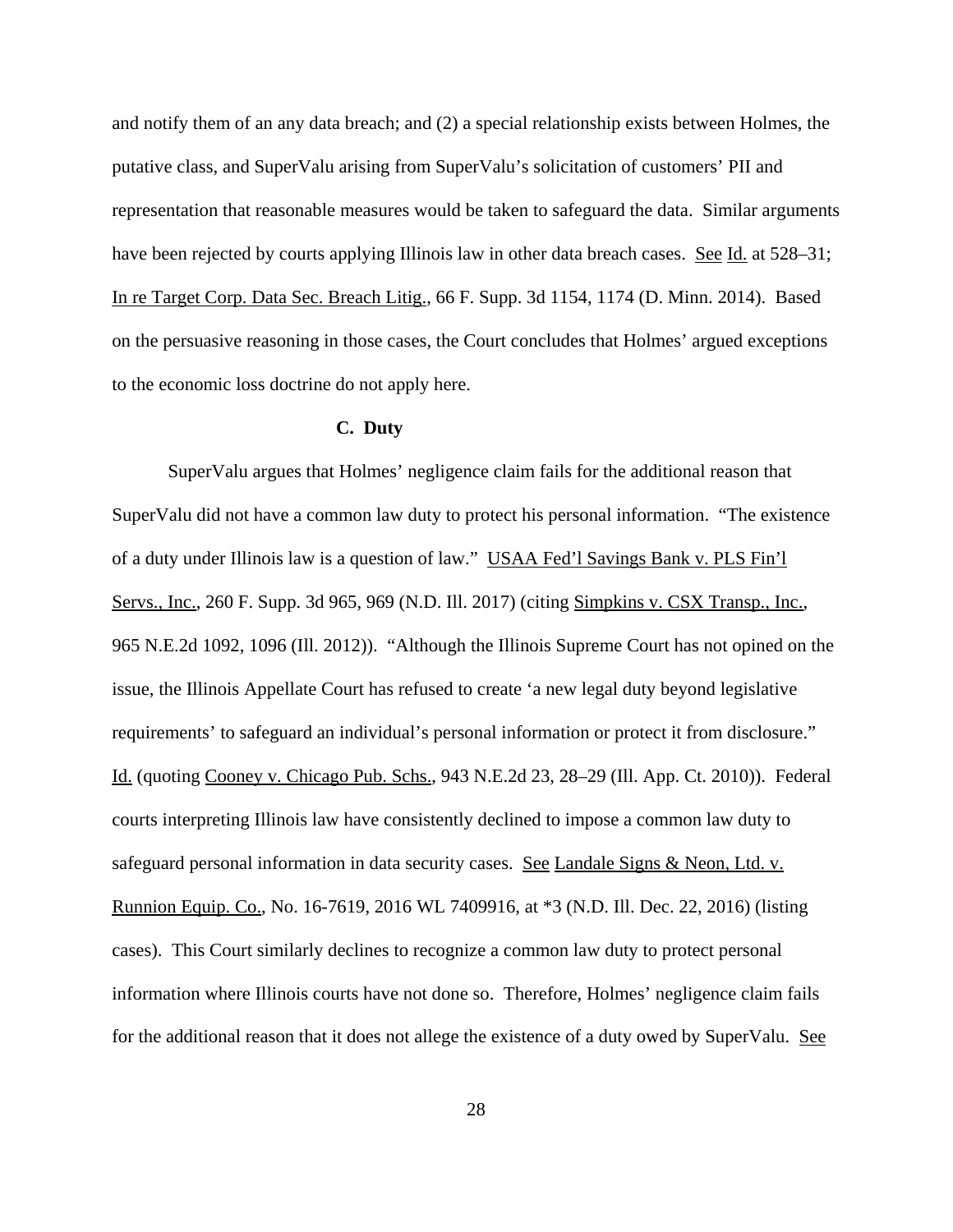Cooney, 943 N.E.2d at 29 ("Absent a duty, there is no negligence."). The negligence claim is dismissed for failure to state a claim upon which relief can be granted.

### **ii. Negligence Per Se (Count V)**

Count V of the Amended Complaint alleges a claim for negligence per se. Holmes has conceded in prior briefing that his negligence per se claim fails under Illinois law, and he does not address the claim in his responsive brief to SuperValu's renewed motion to dismiss. See Pls.' Mem. Opp'n Defs.' Mot. Dism. [Docket No. 40] at 37 n.9; Pls.' Mem. Opp'n SuperValu's Renewed Mot. Dism. Therefore, Holmes' claim for negligence per se is dismissed for failure to state a claim upon which relief can be granted.

### **iii. Breach of Implied Contract (Count IV)**

The Eighth Circuit, in addressing Article III standing, stated that "the complaint does not sufficiently allege that plaintiffs were party to such a contract." Eighth Cir. Op. at 771 n.6. Because Holmes' allegations fail to satisfy the threshold inquiry of standing to bring a breach of implied contract claim, the allegations obviously fall short of the higher hurdle of Rule 12(b)(6). The claim fails for the additional reason that Holmes has not sufficiently alleged an actual injury, which is a required element of his breach of implied contract claim. See Barnes & Noble, 2016 WL 5720370, at  $*4-6$  (dismissing breach of implied contract claim for failure to allege damage as required under Illinois law). Thus, the claim for breach of implied contract is dismissed for failure to state a claim upon which relief can be granted.

### **iv. State Consumer Protection Statutes (Count I)**

SuperValu argues that Holmes fails to state a plausible claim under the Illinois Consumer Fraud and Deceptive Business Practices Act, 815 Ill. Comp. Stat. 505/2 et seq. ("ICFA") and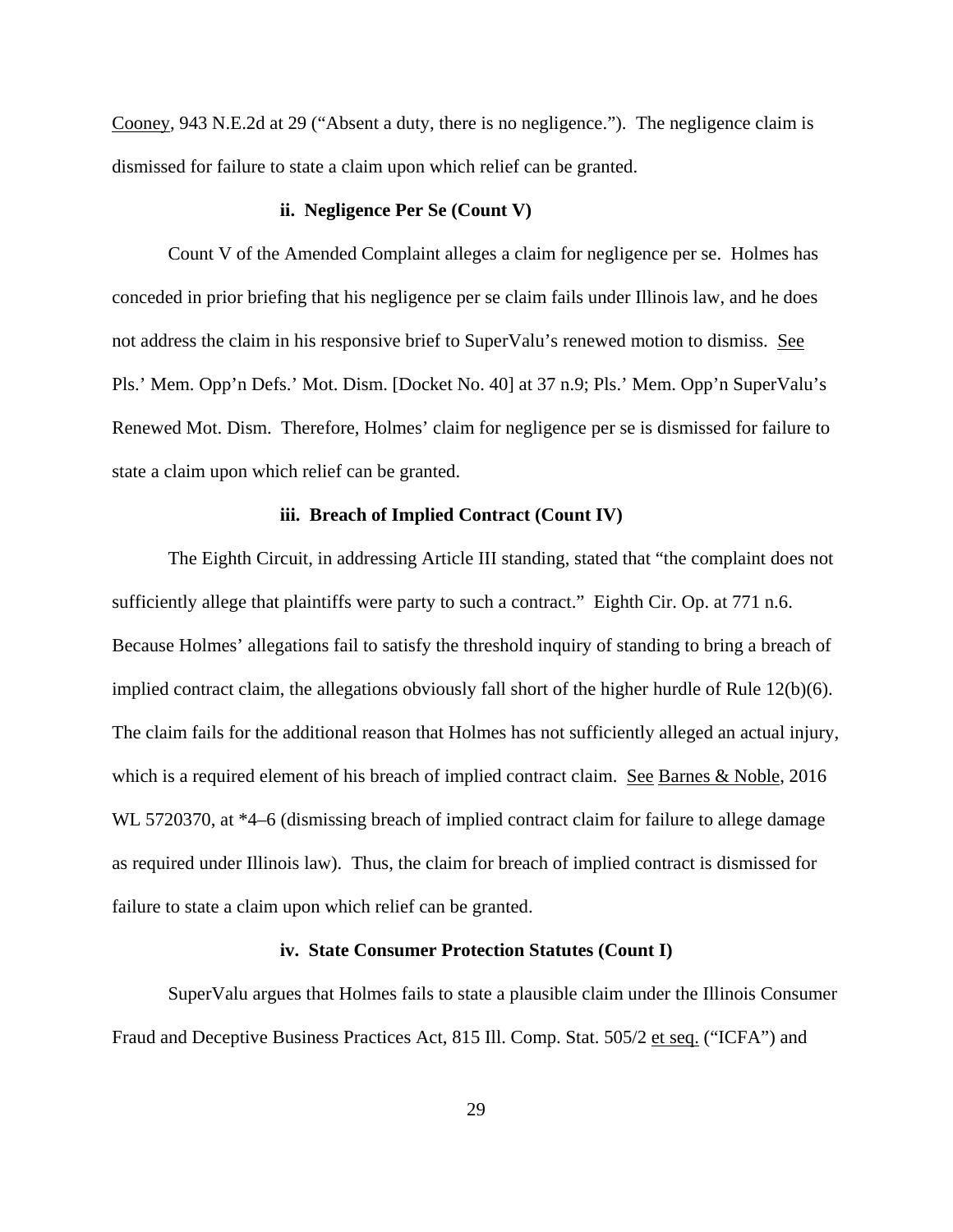under the Illinois Uniform Deceptive Trade Practices Act, 815 Ill. Comp. Stat. 510/2 et. seq. ("UDTPA").

### **A. Illinois Consumer Fraud and Deceptive Practices Act**

To state a claim under the ICFA, a plaintiff must allege that:

(1) the defendant engaged in a deceptive or unfair practice, (2) the defendant intended for the plaintiff to rely on the deception, (3) the deception occurred in the course of conduct involving trade or commerce, (4) plaintiff sustained actual damages, and (5) such damages were proximately caused by the defendant's deception.

Michaels, 830 F. Supp. 2d at 525 (citing Martis v. Pekin Mem'l Hosp. Inc., 917 N.E.2d 598, 603 (Ill. App. Ct. 2009).

SuperValu first argues that Holmes has failed to allege that he suffered actual damage. Section 10a of the ICFA provides that "[a]ny person who suffers actual damage as a result of a violation of this Act committed by any other person may bring an action against such person." 815 Ill. Comp. Stat. 505/10a(a) (emphasis added). Thus, "only a person who suffers actual damage may bring an action under the ICFA." Michaels, 830 F. Supp. 2d at 526. The actual damage element "requires that the plaintiff suffer actual pecuniary loss." Camasta v. Jos. A. Bank Clothiers, Inc., 761 F.3d 732, 739 (7th Cir. 2014).

As discussed above, Holmes has failed to allege that he suffered actual pecuniary loss. This omission is fatal to his claim under the ICFA. See Barnes & Noble, 2016 WL 5720370, at \*6 (holding plaintiff failed to state a claim under ICFA where she had not alleged that she suffered out-of-pocket loss due to a fraudulent charge); accord Michaels, 830 F. Supp. 2d at 527 (stating that plaintiffs suffer no actual injury under the ICFA if they do not suffer out-of-pocket losses).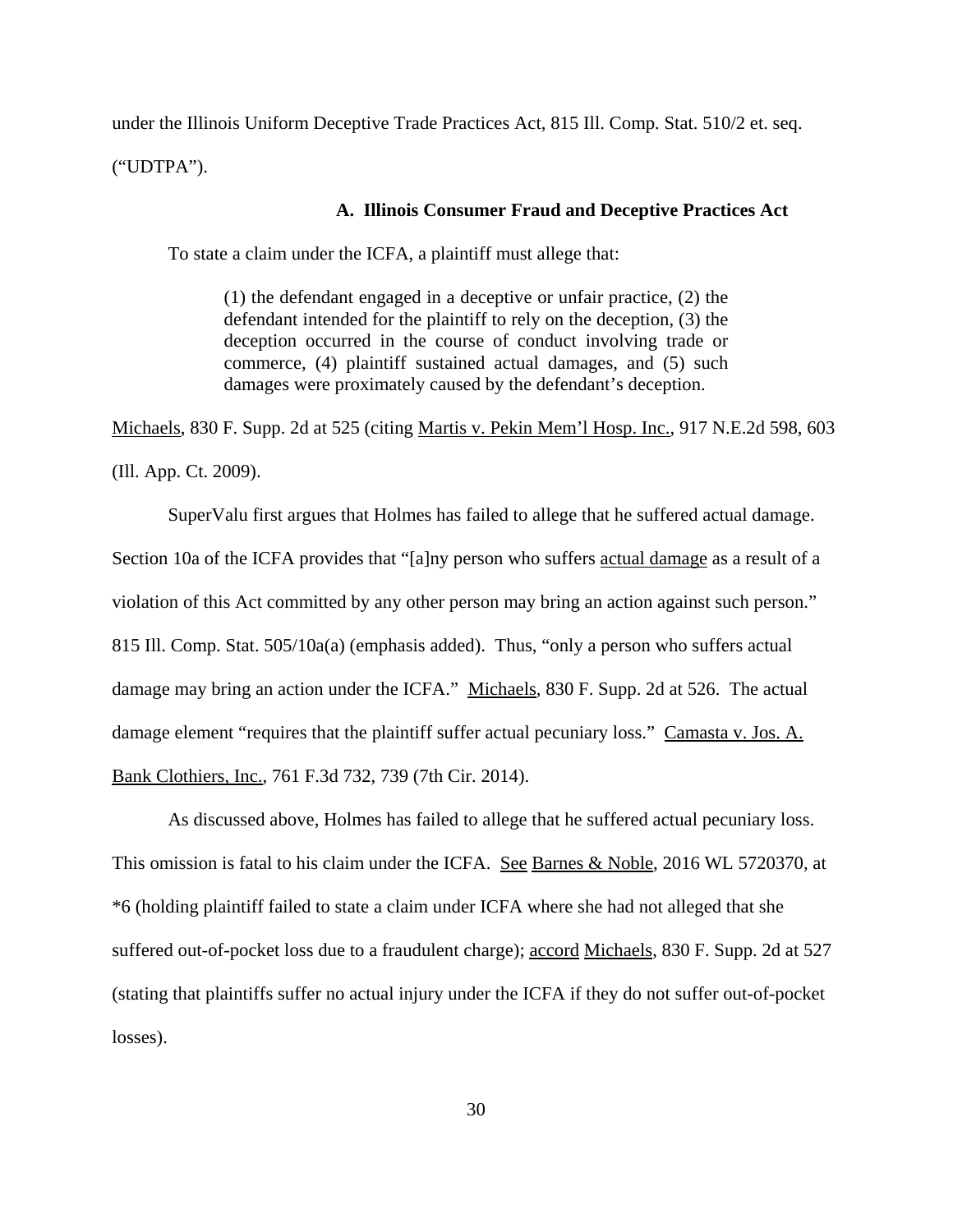Holmes argues that damages under the ICFA are not limited to monetary damages and may include damages for lost time or aggravation. However, non-economic damages are recoverable under the ICFA "only when they are part of a total award that includes actual economic damages." Morris v. Harvey Cycle & Camper, Inc., 911 N.E.2d 1049, 1054 (Ill. App. Ct. 2009).

The absence of any actual damage also precludes Holmes' claim for injunctive relief under § 505/10a(c) of the ICFA. "It is well established under Illinois law that private rights of action for injunctive relief under the ICFA require damages." Schilke v. Wachovia Mortg., FSB, 820 F. Supp. 2d 825, 838 n.5 (N.D. Ill. 2011).

The claim under ICFA is dismissed for failure to state a claim upon which relief can be granted.

### **B. Illinois Uniform Deceptive Trade Practices Act**

To maintain an action for injunctive relief under UDTPA, "a consumer must allege facts which would indicate that he is likely to be damaged in the future." Reid v. Unilever U.S., Inc., 964 F. Supp. 2d 893, 918 (N.D. Ill. 2013) (internal quotation marks omitted). Holmes argues that a likelihood of future injury exists because SuperValu experienced two data breaches in the past and still accepts payment cards. The Court disagrees. Even allowing Holmes the benefit of all reasonable inferences, the occurrence of two data breaches in a three month period and none in the three and a half years since suggests merely a possibility of a future data breach, not a likelihood of a future data breach. Because Holmes does not plausibly allege that he is likely to be damaged in the future, he cannot state a claim under the UDTPA.

The claim under UDTPA is dismissed for failure to state a claim upon which relief can be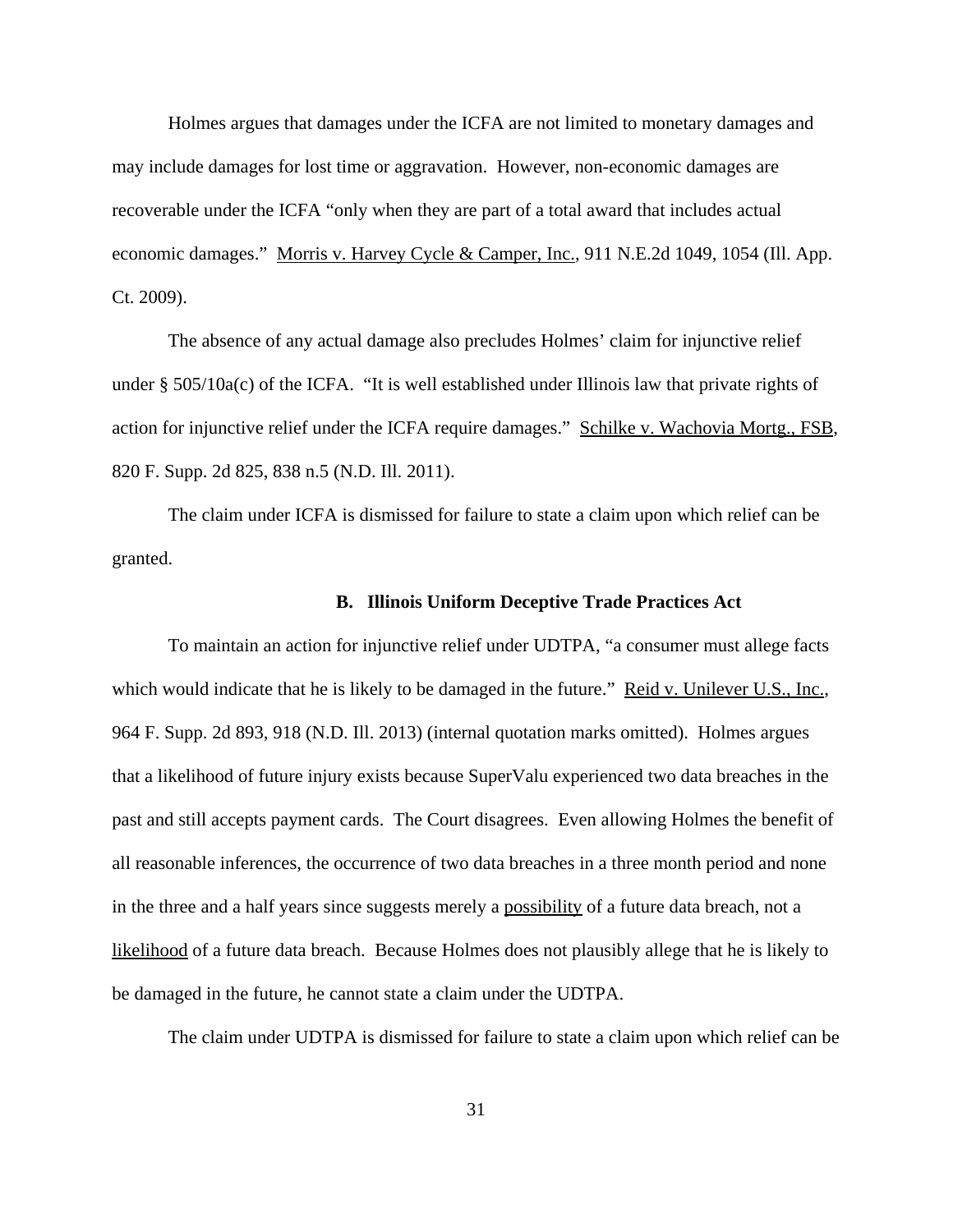granted.

### **v. Illinois Data Breach Notification Statute (Count II)**

In Count II of the Amended Complaint, Holmes asserts a claim under the Illinois Personal Information Protection Act ("PIPA"), 815 Ill. Comp. Stat. 530/10(a). The Amended Complaint refers to the PIPA as the Illinois data breach notification statute. See Am. Compl. 117–18. "The PIPA itself does not provide for a private cause of action to seek damages for violations." Best v. Malec, No. 09-7749, 2010 WL 2364412, at \*7 (N.D. Ill. June 11, 2010). Rather, a violation of the PIPA "constitutes an unlawful practice under" the ICFA. 815 Ill. Comp. Stat. 530/20. Thus, "[t]he only provision for a private right of action under the PIPA is pursuant to the ICFA." Best, 2010 WL 2364412, at \*7.

"While a violation of PIPA constitutes an unlawful practice under ICFA, there still must be actual damages to state a claim under ICFA." Barnes & Noble, 2016 WL 5720370, at  $*6$ (internal citation and quotations omitted). As this Court held in the January 2016 Dismissal Order, Holmes has not alleged he suffered actual damage due to the allegedly delayed and inadequate notification of the data breach. Dismissal Order at \*7. Again, this ruling was not challenged on appeal.

Holmes' claim for equitable relief under PIPA also fails. As stated above, Holmes is not entitled to injunctive relief under § 505/10a(c) of the ICFA because "private rights of action for injunctive relief under the ICFA require damages." Schilke, 820 F. Supp. 2d at 838 n.5.

Therefore, the claim for violation of the Illinois data breach notification statute is dismissed for failure to state a claim upon which relief can be granted.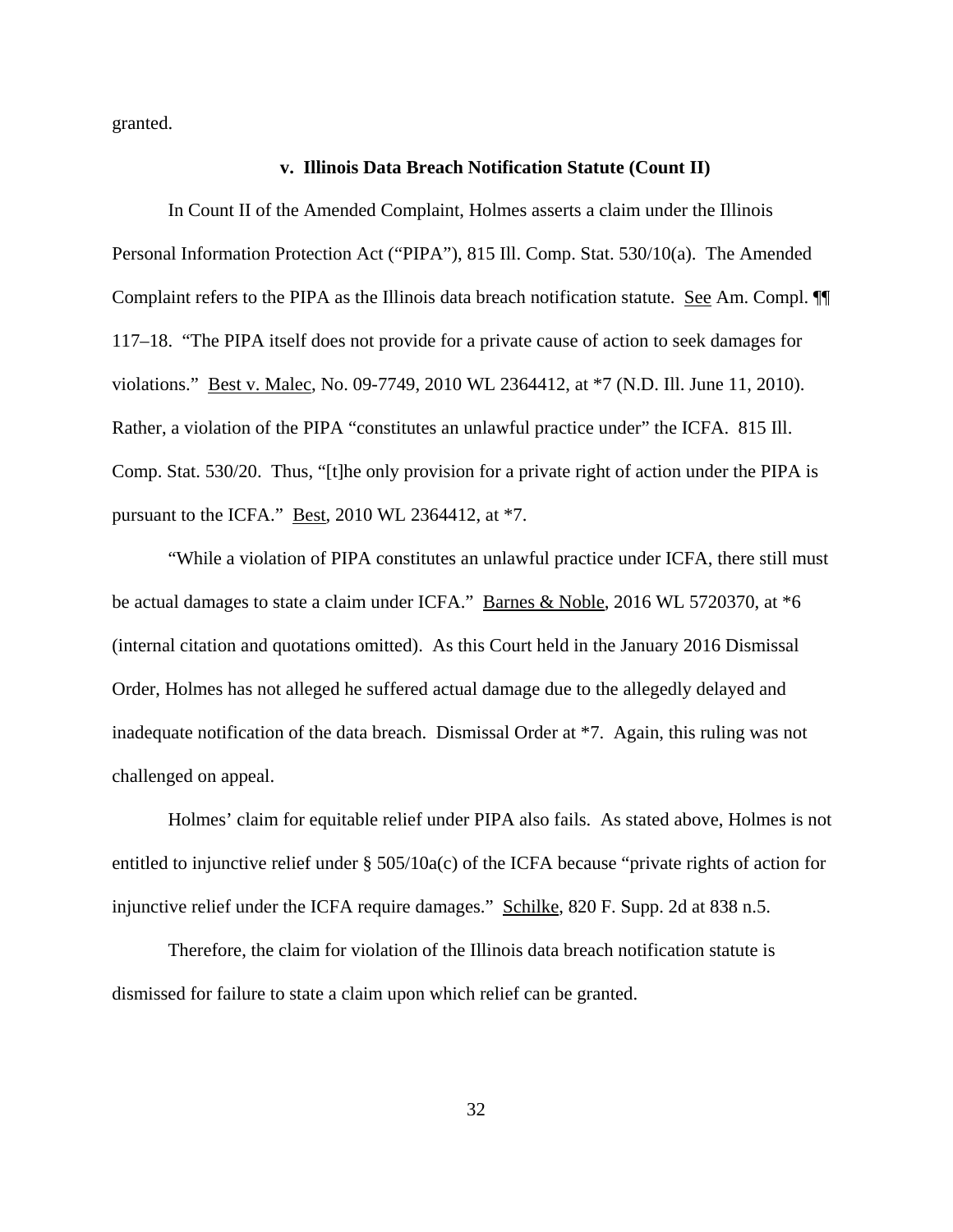#### **vi. Unjust Enrichment (Count VI)**

SuperValu argues that the Amended Complaint fails to state a claim for unjust enrichment. "To state a cause of action based on a theory of unjust enrichment, a plaintiff must allege that the defendant has unjustly retained a benefit to the plaintiff's detriment, and that defendant's retention of the benefit violates the fundamental principles of justice, equity, and good conscience." HPI Health Care Servs., Inc. v. Mt. Vernon Hosp., Inc., 545 N.E.2d 672, 679 (Ill. 1989).

Holmes' unjust enrichment claim is based on allegations that he conferred financial benefits to SuperValu by paying money for the purchase of goods, and had he known of the data breach he would not have shopped there. Holmes alleges that the financial benefits are a direct and proximate result of SuperValu's allegedly negligent practices and failure to inform him of the data breach, and that it would be inequitable for SuperValu to retain any of the financial benefits it would not have received but for its allegedly illegal conduct. Am. Compl.

# ¶¶ 151–157.

This claim lacks merit because Holmes admits that he obtained goods in exchange for the financial benefit he conferred upon SuperValu.  $\underline{Id}$ .  $\P$  151. Holmes does not allege that the goods he purchased were defective or that their value was somehow diminished by the data breach. Therefore, SuperValu did not obtain any unjust benefit. See Irwin v. Jimmy John's Franchise, LLC, 175 F. Supp. 3d 1064, 1072 (C.D. Ill. 2016) ("Irwin paid for food products. She did not pay for a side order of data security and protection; it was merely incident to her food purchase . . . ."). Additionally, the Seventh Circuit has repeatedly noted that arguments based on this theory have been adopted by courts only where the product itself was defective or dangerous.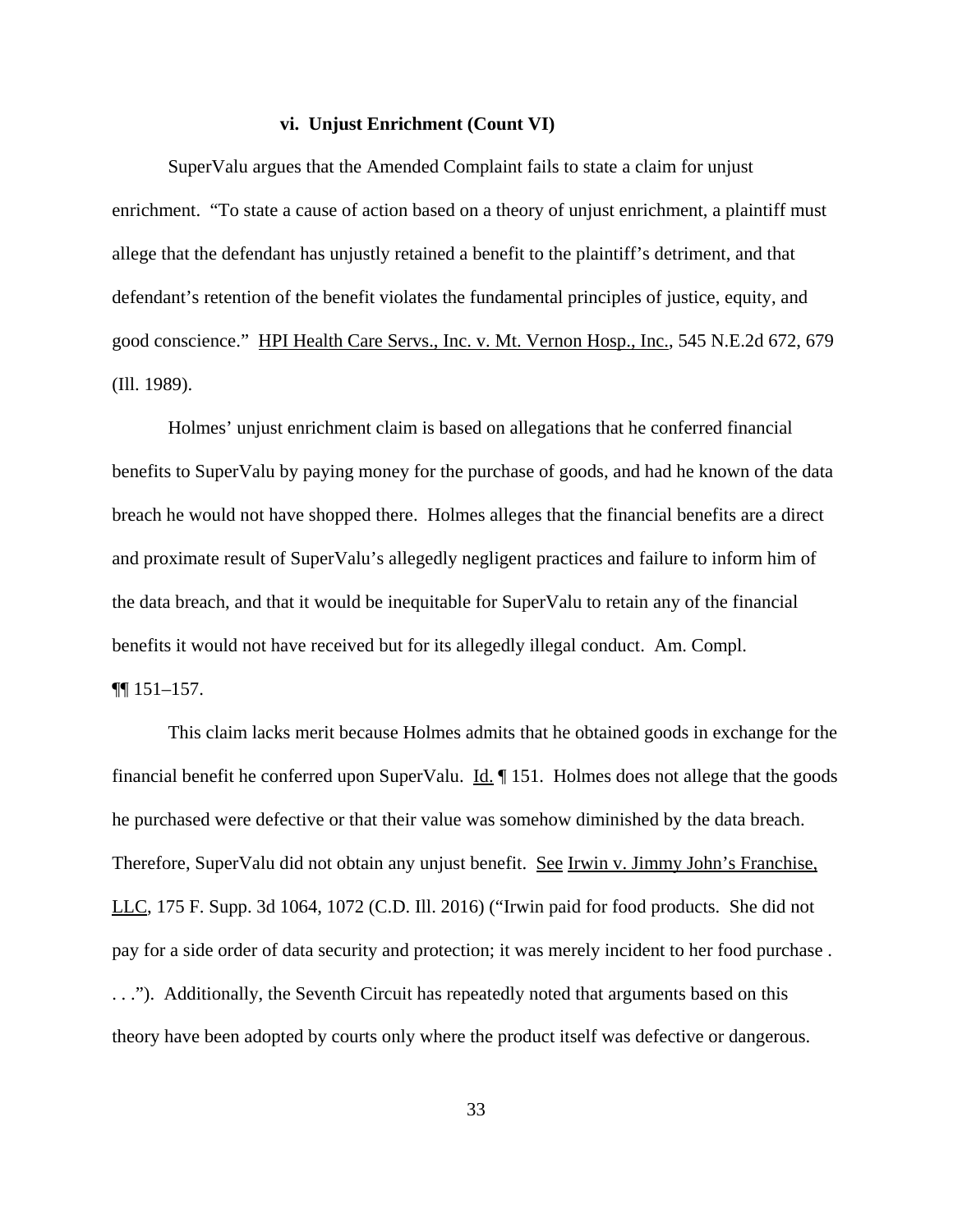See Lewert v. P.F. Chang's China Bistro, Inc., 819 F.3d 963, 968 (7th Cir. 2016); Remijas, 749 F.3d at 694–95. The Seventh Circuit has consistently declined to take the additional step of extending this theory to data breach cases. See id. This Court similarly declines to extend the theory here.

Holmes also argues that SuperValu was unjustly enriched because it charged customers for the costs it incurs to maintain its electronic network security, but then diverted those funds elsewhere and left its network security vulnerable to intrusions. In the Dismissal Order, this Court considered and rejected this theory. See Dismissal Order at \*8 (". . . Plaintiffs do not allege that the Data Breach diminished the value of the groceries or other goods they purchased from Defendants. Nor do Plaintiffs allege facts showing that the price they paid for goods included an amount that both parties understood would be allocated toward protecting customer data."). Plaintiffs did not appeal this ruling. The claim for unjust enrichment is dismissed for failure to state a claim upon which relief can be granted.

Because the Amended Complaint does not include sufficient factual allegations to state a plausible claim for relief on any of the counts asserted, SuperValu's motion to dismiss this action with prejudice<sup>6</sup> is granted.

<sup>&</sup>lt;sup>6</sup> Dismissal with prejudice is appropriate because the Court concludes that any additional opportunity for amendment would be futile. Although the data breach occurred more than three years ago, Plaintiffs' proposed Second Amended Complaint included substantially the same allegations and theories of injury that had been rejected in this Court's prior ruling dismissing the case without prejudice. The absence of newly alleged injuries suggests that Plaintiffs do not have any other injuries that can sustain their claims for relief. See In re Barnes & Noble Pin Pad Litig., 2017 WL 2633398, at \*4 (N.D. Ill. June 13, 2017) (dismissing a second amended complaint with prejudice because "[e]ven with the benefit of the Court's prior ruling, Plaintiffs primarily rested on the same theories of injury that had been rejected in the prior ruling," causing the Court to conclude that Plaintiffs do not have any other injuries that could ground their claims for relief.")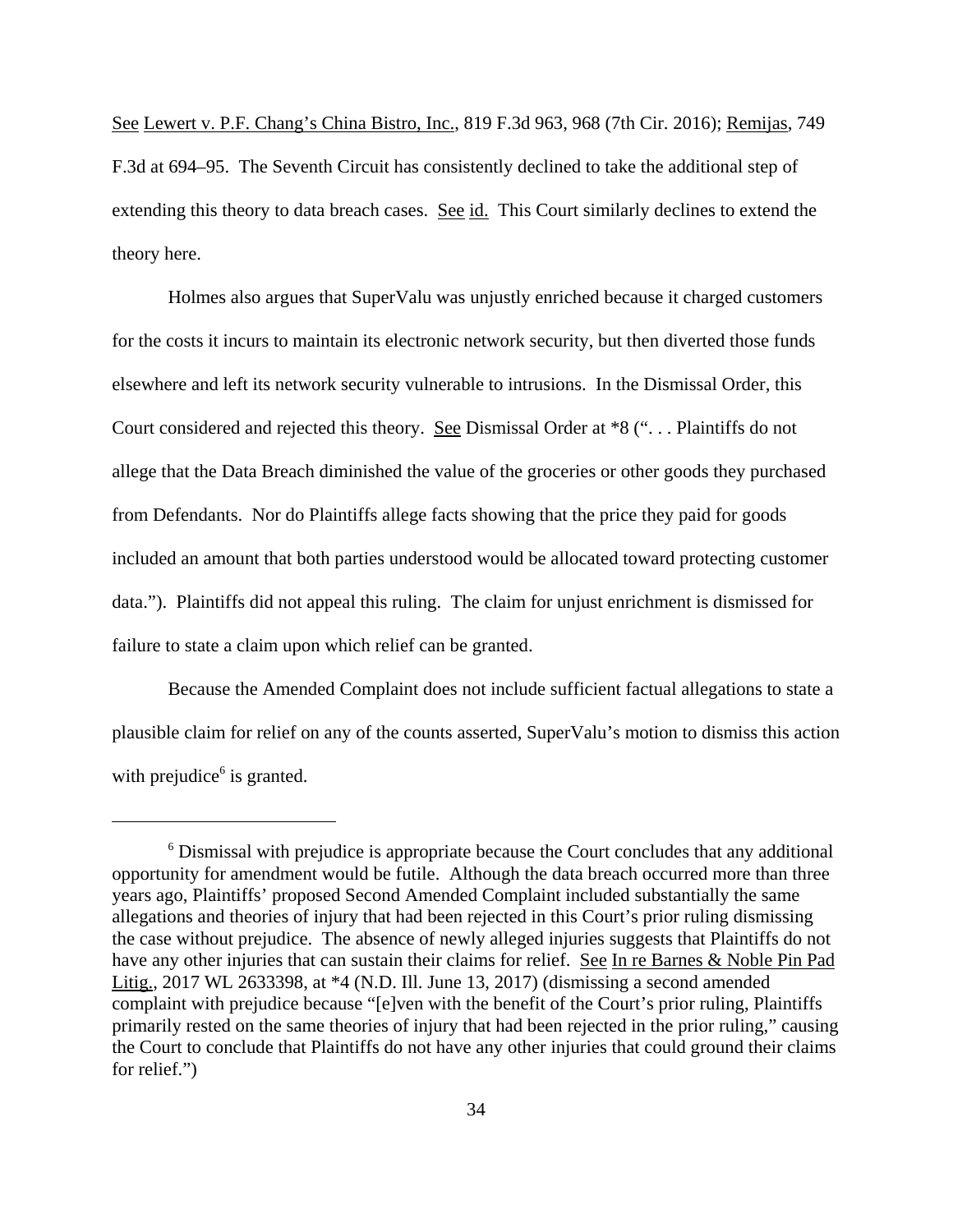### **2. Albertson's Motion to Dismiss**

Albertson's moves to dismiss under Rules 12(b)(1) and (6). Albertson's contends that the Amended Complaint must be dismissed under Rule 12(b)(1) because Plaintiff Holmes lacks Article III standing to assert claims against Albertson's, and standing is a prerequisite to subject matter jurisdiction. See Lujan v. Defenders of Wildlife, 504 U.S. 555, 559–60 (1992).

A plaintiff invoking federal jurisdiction must establish constitutional standing, which consists of three elements: (1) an injury in fact; (2) a causal connection between the injury and the challenged conduct of the defendant; and (3) a likelihood that a favorable ruling will redress the alleged injury. Young Am. Corp. v. Affiliated Computer Servs. (ACS), Inc., 424 F.3d 840, 843 (8th Cir. 2005) (citing Lujan, 504 U.S. at 560–61).

Albertson's argues that the second and third elements are lacking here because Holmes, the only remaining Plaintiff in this action, does not allege an injury that is causally connected to Albertson's or that could be redressed by a decision against Albertson's. Holmes' allegations are that he provided his PII in the course of shopping at Shop 'n Save, which is owned by SuperValu; that SuperValu announced that hackers had twice gained access to the portion of its computer network that processes payment card transactions; and that shortly after the intrusions were announced he noticed a fraudulent charge on his credit card statement. Am. Compl. ¶¶ 1–2, 4, 6, 31. The Amended Complaint acknowledges that the stores owned and operated by Albertson's are separate and distinct from those owned and operated by SuperValu. See id. 13 (alleging Albertson's operates grocery stores under the brand names "Albertson's, ACME Markets, Jewel-Osco, Shaw's, and Star Markets"), ¶ 2 (alleging SuperValu owns and operates grocery stores under brand names "Cub Foods, Farm Fresh, Hornbacher's, Shop 'n Save, and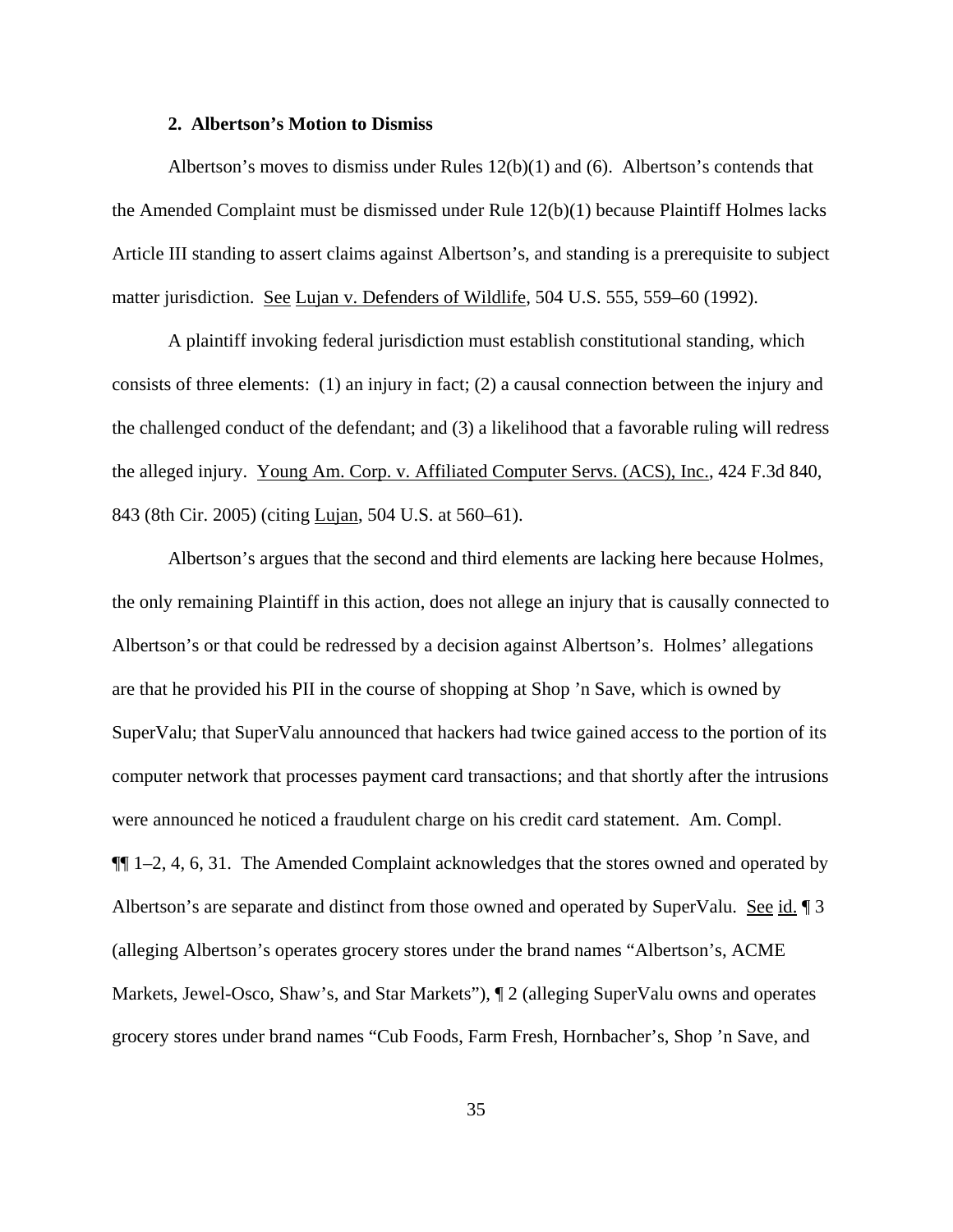Shoppers Food & Pharmacy").

Holmes does not allege he had any interaction with an Albertson's store. Thus, he does not allege any injury that can be causally connected to Albertson's. Additionally, because Holmes does not name Albertson's in his underlying complaint in the Southern District of Illinois<sup>7</sup> and does not assert a single allegation against Albertson's, there is no likelihood that a ruling against Albertson's will redress Holmes' alleged injury. Therefore, Albertson's is dismissed from this action pursuant to Rule 12(b)(1).

Even if Holmes had standing to bring a claim against Albertson's, he has failed to state a plausible claim against Albertson's because his allegations and claims do not relate to Albertson's. Holmes' claims also fail for the reasons set forth in Section II.B.1., above. Thus, dismissal is also warranted under Rule 12(b)(6).

### **IV. CONCLUSION**

Based upon the foregoing, and all the files, records, and proceedings herein, **IT IS**

### **HEREBY ORDERED** that:

- 1. Defendant SuperValu, Inc.'s Renewed Motion to Dismiss Plaintiffs' Consolidated Amended Class Action Complaint [Docket No. 78] is **GRANTED**;
- 2. Defendants AB Acquisition, LLC and New Albertson's, Inc.'s Renewed Motion to Dismiss Plaintiffs' Consolidated Amended Class Action Complaint [Docket No. 85] is **GRANTED**;
- 3. Class Plaintiffs' Motion for Leave to Amend Their Amended Complaint Pursuant to Fed. R. Civ. P. 15(a)(2) [Docket No. 91] is **DENIED**; and

<sup>&</sup>lt;sup>7</sup> See McPeak v. SuperValu, Inc., 3:14-CV-00899 (S.D. Ill.) at Docket No. 8 (First Amended Class Action Complaint).